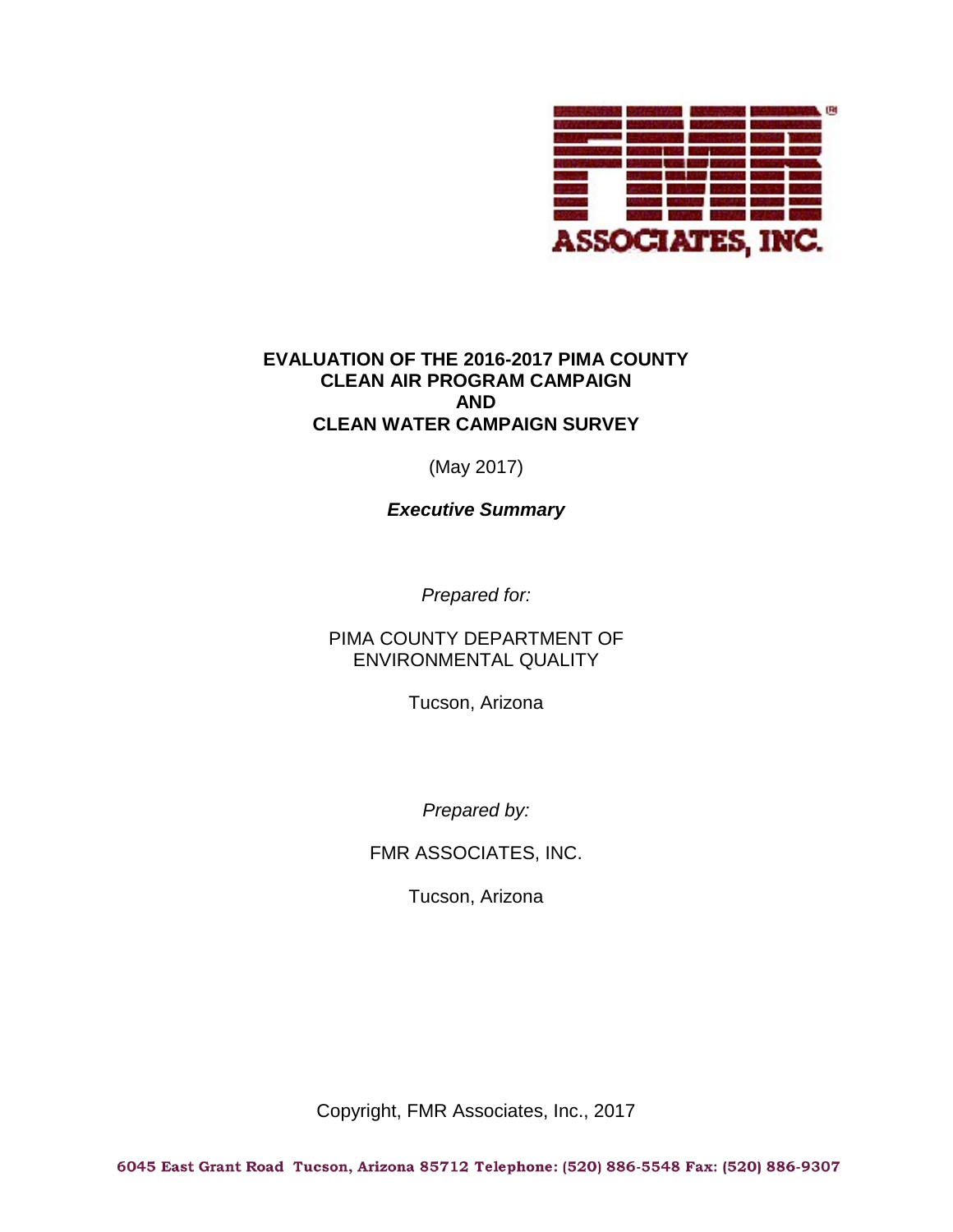# **EVALUATION OF THE 2016-2017 PIMA COUNTY CLEAN AIR PROGRAM CAMPAIGN AND CLEAN WATER CAMPAIGN SURVEY**

(May 2017)

### *Executive Summary*

**Methodology Overview and Tracking –** This dual-methodology tracking survey, conducted for the Pima County Department of Environmental Quality (PDEQ), includes a 504-person, randomly-selected and statistically-projectable sample of adult (16 or older) residents of Pima County, Arizona. The 2017 survey employed a split-methodology sampling plan, with 250 Telephone and 254 Internet interviews. Projects conducted before 2015 were all Telephone surveys.

The Telephone and Internet survey instruments and screening criteria were identical. All fielding was conducted during May 2017. A Spanish-language version of the final questionnaire design was prepared and made available to Telephone/Internet survey respondents who requested it.

All Telephone surveys were fielded among randomly-selected adults (16+) who reside in Pima County. Telephone survey respondents were further randomized by interviewing only "the male or female in your household who is 16 or older and most recently celebrated a birthday." There was only one Telephone interview conducted per household. Telephone interviews were distributed on the basis of geographic population density in Pima County, with specific steps taken to ensure a proportionate number of interviews (based on population estimates) in each of four zip code-defined survey "regions" (Northwest, Central, South and East). The 2017 Telephone sub-sample is highly representative of geographic sampling quotas.

Internet surveys were conducted utilizing a questionnaire administered by FMR Associates and hosted on the sgizmo.com website. Potential survey respondents were contacted through a third party database Internet panel sample company that emailed invitations to their "opt in" panelists who reside in Pima County zip codes.

This survey analyzed and tracked the overall effectiveness of the Clean Air Program after 27 campaign sessions. For the fifth consecutive year, the survey also measured and tracked key issues related to stormwater management, land use behaviors and household item disposal for PDEQ's Clean Water Program.

**Awareness of the Pima County "Clean Air" Program** – More than four of ten (44% – regardless of sample method) are familiar with the "Clean Air" Program. This is down from one-half in 2016, but remains highly consistent with 2015 findings (45%). Awareness is highest in the Central (49%) or South (45%) zip codes and among respondents who think that Tucson has a "major" air quality problem (58%) – as well as those who perceive a progressively more severe stormwater pollution problem.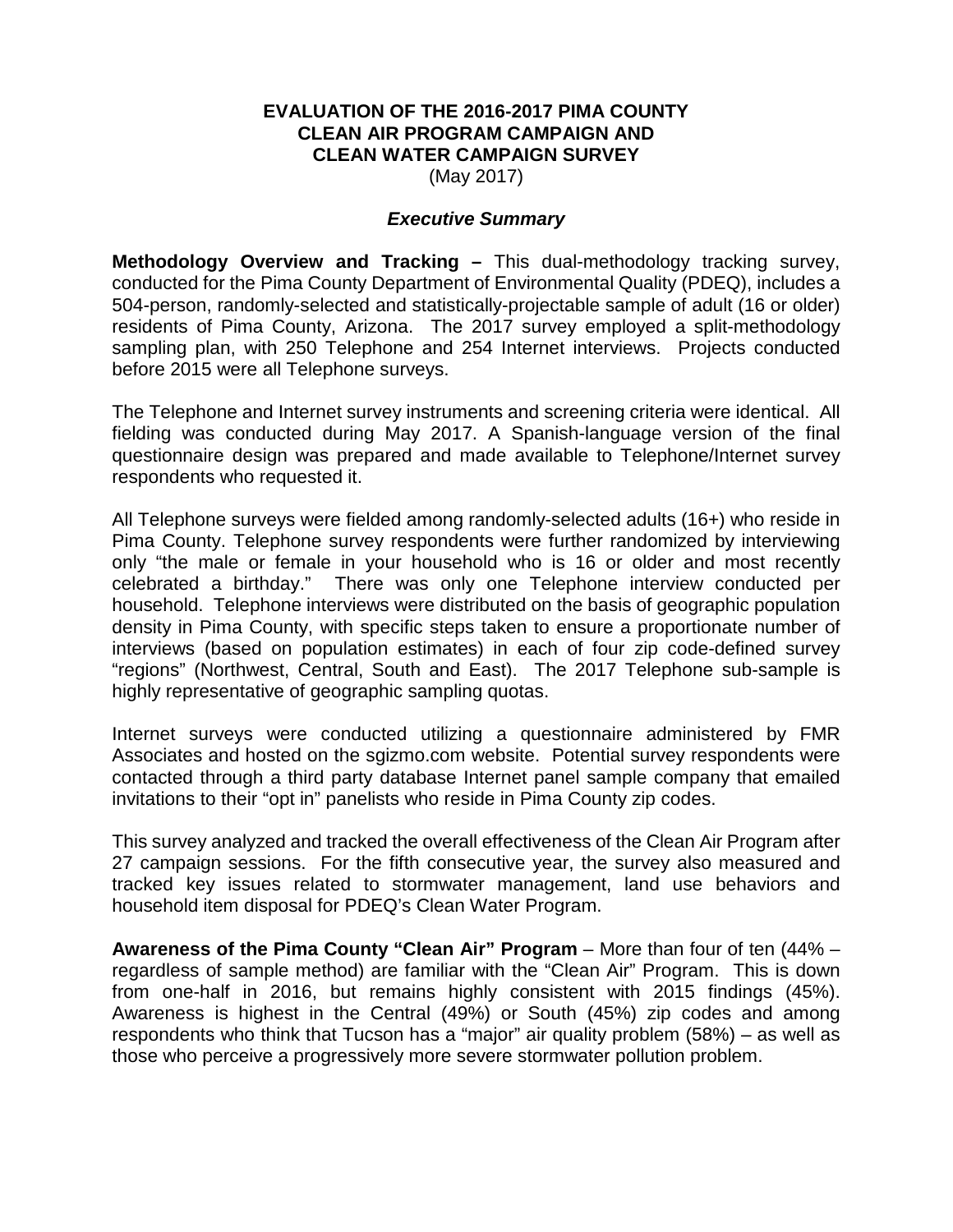**Awareness of Various Clean Air Events or Activities** – Overall, 86% indicate familiarity with at least one "Clean Air" event or activity. This is up slightly from 83% in 2016.

Once again, as we have found in past years, awareness of specific events or activities continues to be significantly higher among survey respondents familiar with the "Clean Air" Program. Similar to past surveys, the three "Clean Air" events with the highest degree of familiarity include:

- **"Earth Day Festival and Parade"** (62% awareness [72% Telephone versus 52% Internet], up from 55% last year. Awareness is greater in the South zips.)
- **"Bike to Work Day"** (53% awareness [50% Telephone versus 56% Internet], down from 60%-63% in the last three surveys. Event recall is highest in the Central or East zips.)
- **"Bike Fest"** (47% awareness [54% Telephone versus 41% Internet], off slightly from the last two years [51%-52%]. Awareness is slightly lower only in the Northwest zips.)

# One of four or more are familiar with the remaining events:

- **"Car-Free Day"** (33% awareness [34% Telephone versus 32% Internet], identical to last year. South zip residents are more likely to aware of this clean air event.)
- **"Walk and Roll to School Day"** (31% awareness [30% Telephone versus 32% Internet], basically unchanged since last year [32%]. South region residents indicate the highest degree of awareness.)
- **"Cyclovia"** (23% awareness [24% Telephone versus 22% Internet], highly consistent with the past two surveys [24% each]. Central residents are more apt to be aware of this event.)

**"Clean Air" Campaign Event Participation and Actions Taken** – Among the 86% aware of at least one "Clean Air" event or activity, 18% indicate that they or someone in their household participated in at least one of these events. This represents a significant improvement since last year (12%), and nearly matches the all-time high recorded in 2015 (20%). Participants in a "Clean Air" event are more apt to be South region residents, men, 26 to 45 year-olds and high income households (\$60,000+).

Among the 18% who report participation in a "Clean Air" event, three of four indicate that they have changed (or are considering actions to change) their daily routines or behaviors to help improve air quality. This is down from a near record 80% mention last year, but remains higher than we found in both 2015 (69%) and 2014 (55%). Internet panelists are especially apt to report a behavior or routine change (87% versus 55% Telephone). Among the combined sample, this means that 11% report a change in their behavior after participating in a "Clean Air" event. This is up from 10% in 2016, and ties the all-time high recorded in 2015. Willingness to change in the current survey is highest among Central zip residents, women, 26 to 45 year-olds and households impacted by a breathing-related medical condition.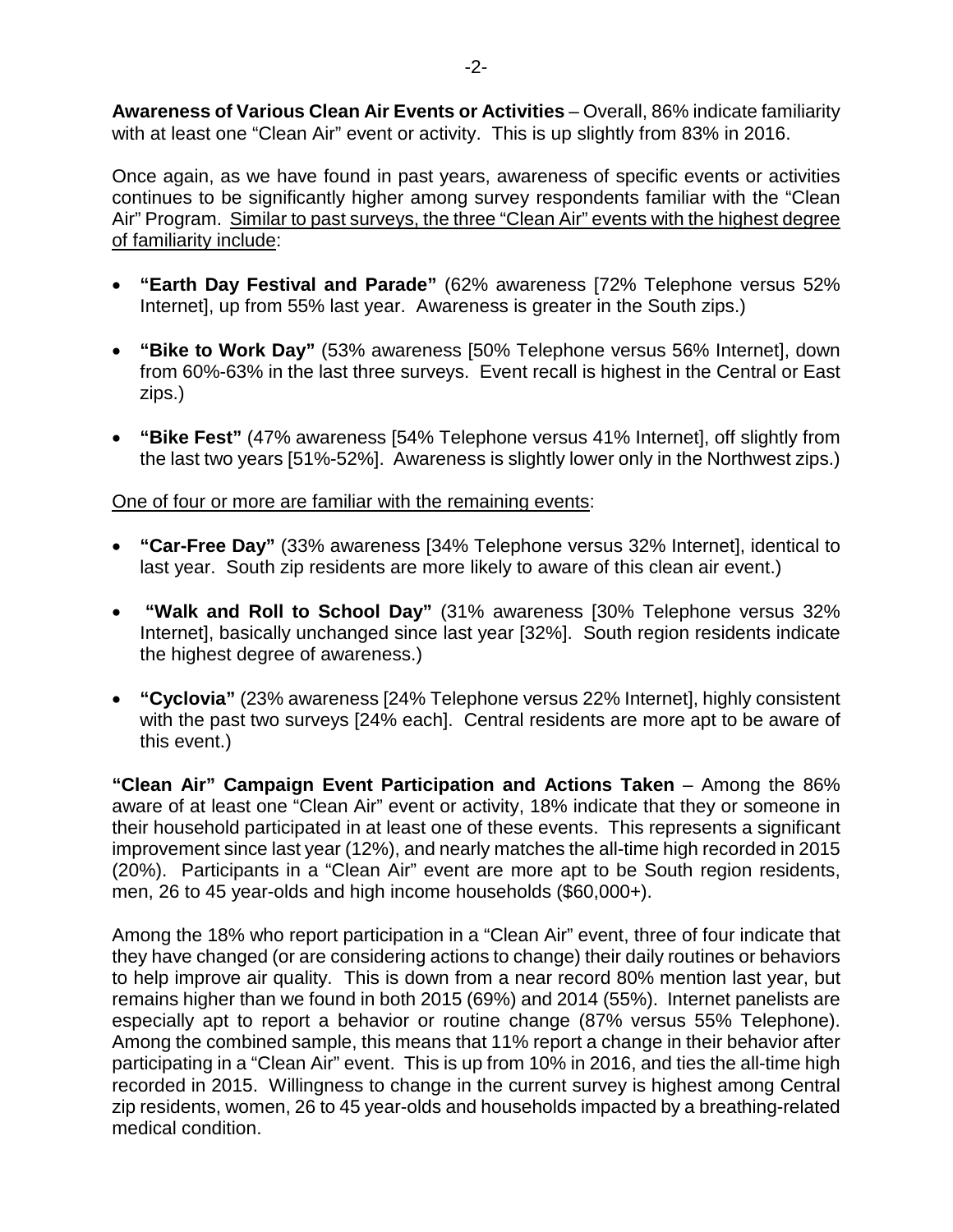**Opinion of Activities/Events** – Nine of ten familiar with at least one "Clean Air" event (regardless of sample methodology) have a positive opinion of "events and activities that encourage people to use other modes of transportation or work from home instead of driving alone." This represents progressive improvement from the 2015 (85%) and 2016 (88%) surveys, and is the highest positive mention to-date. In fact, for the first time ever, a majority are now "very favorable" towards these type of activities/events (52%, up from 45%-47% the last two years). Geographically, Central and South residents are most highly favorable of activities and events to encourage use of other modes of transportation. Consistent with recent years, just 7% have a negative opinion (to any extent) of air quality related events and activities.

**Steps Taken to Reduce Air Pollution** – As we found last year, and allowing for multiple mentions (unaided in the Telephone survey and aided in the Internet survey), the four steps most often taken to help reduce air pollution in the Tucson area include:

- **Keep car tuned** (38%, basically unchanged from 39% last year [which was the highest mention to-date]. Most likely to keep their car tuned are South or Northwest residents and Internet respondents [46% versus 30% Telephone].)
- **Carpool/Less driving alone** (38%, up from 33% last year [and the highest mention since 40% in 2007]. Internet respondents [42% versus 34% Telephone] and South zip residents are likelier to be increasing carpooling.)
- **Generally reduced driving** (38%, identical to last year. This is generally the case regardless of geography [lower only in Northwest zips] or sample method.)
- **Keep tires inflated properly** (31%, down from 35% last year. More apt to keep their tires properly inflated are Internet respondents [41% versus 21% Telephone] and Northwest or East area residents.)

Progressively more (especially South residents) indicate that they have **planted trees** to help reduce air pollution (23%, up from 21% in 2016 and 17% in 2015). Other significant actions taken include: **bought a more fuel efficient car** (20%, up from 13% in the last two surveys), **choose one day a week not to drive** (16%, up from 12% last year), **avoid excessive idling** (16%, up from 12%), **bought bicycles** (15%, up from 12%), **adjusted vehicle's emission control equipment** (14%, up from 12%), **use BBQ grill less** (8%, down slightly from 9%), **moved closer to work** (8%, down slightly from 9%) and/or **use fireplace/wood stove less** (unchanged at 8%).

Down from 16% in the last two surveys, and representing a record mention, just 12% overall indicate that they have done **nothing** to reduce air pollution. Once again, these tend to be residents unaware of the "Clean Air" Program (16% versus 7% familiar) and those who perceive a "minor" air quality problem (16%).

**School Materials Recall Among School Age Children** – Among the total sample, 28% indicate that they have children between the ages of 5 and 18 living in their household. This is higher than we found in 2015 (26%) or 2016 (24%). South or Northwest residents and non-Whites are more likely to report the presence of children in their households.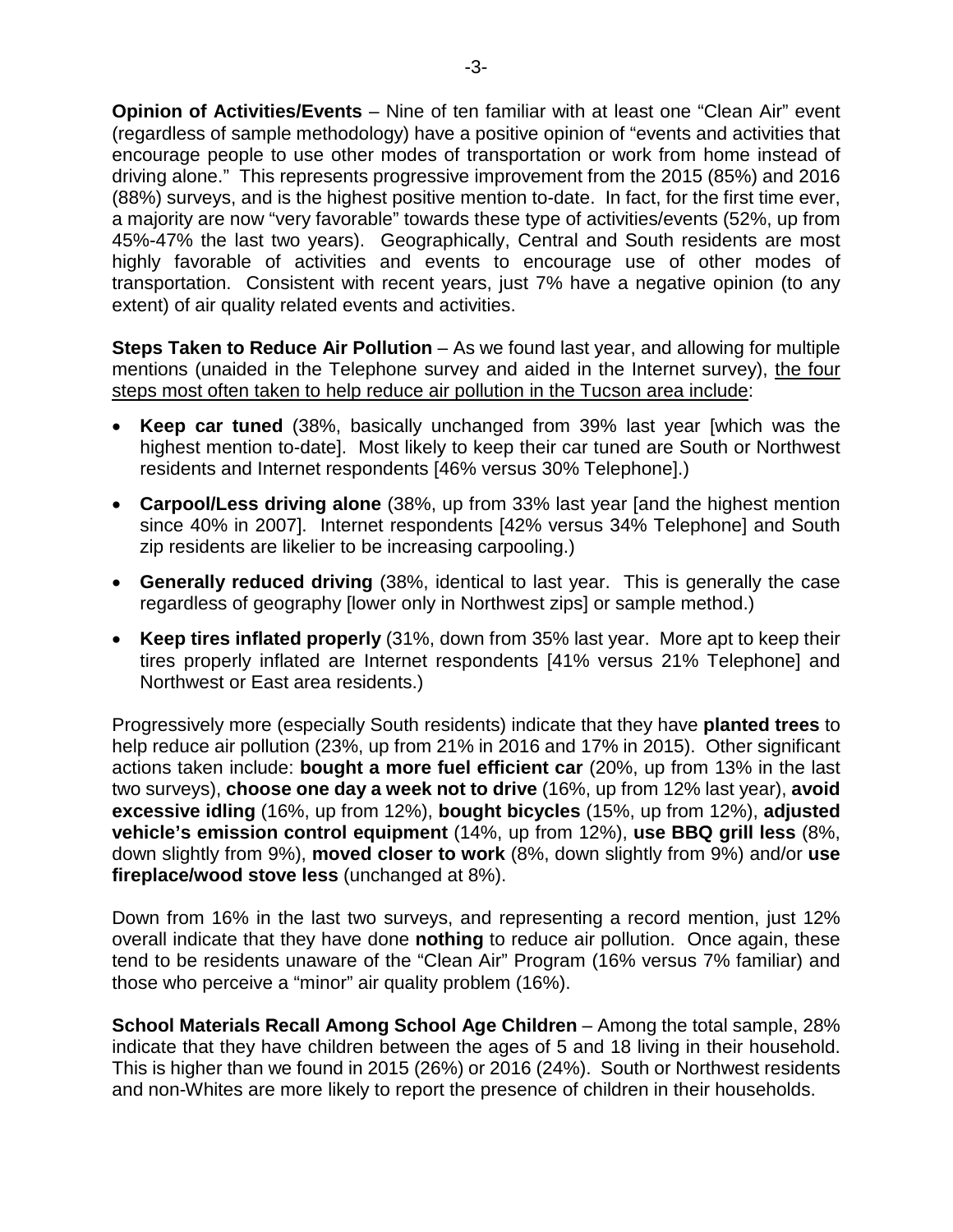One-half of these households with young children report that these 5 to 18 year-olds have "talked about or brought home materials from school about improving air quality." This represents an incremental increase from the 2015 (45%) and 2016 (48%) studies. Recall is apparent regardless of geography (especially in the East zips), and highest among Whites, those who perceive a "major" air quality problem and residents aware of the "Clean Air" Program (68% versus 36% unfamiliar).

**Gasoline-Powered Lawn & Garden Equipment** – One of ten report that someone in their household uses gasoline-powered lawn & garden equipment to care for their home property. This compares to 14% usage in 2016. Once again, gasoline-powered equipment usage is generally consistent regardless of geography. Among the 9% who report having such equipment, usage details are summarized as follows:

|                                        | <b>Usage</b><br>(Among<br>Equipment<br>Users) | Total<br><b>Usage</b><br>(Among<br>the Total<br>Sample) | %<br>2-Stroke<br><b>Engine</b><br>(Among<br>Equipment<br>Users) | Average<br><b>Monthly</b><br>Usage<br>(Minutes)<br>(Among<br>Equipment<br>Users) |
|----------------------------------------|-----------------------------------------------|---------------------------------------------------------|-----------------------------------------------------------------|----------------------------------------------------------------------------------|
| Gasoline-powered lawn mower            |                                               |                                                         |                                                                 |                                                                                  |
| 2017                                   | 64%                                           | 6%                                                      | 37%                                                             | 37                                                                               |
| 2016                                   | 54%                                           | 8%                                                      | 38%                                                             | 38                                                                               |
| Gasoline-powered chainsaw              |                                               |                                                         |                                                                 |                                                                                  |
| 2017                                   | 40%                                           | 4%                                                      | 58%                                                             | 35                                                                               |
| 2016                                   | 26%                                           | 4%                                                      | 42%                                                             | 39                                                                               |
| Gasoline-powered leaf blower or vacuum |                                               |                                                         |                                                                 |                                                                                  |
| 2017                                   | 36%                                           | 3%                                                      | 53%                                                             | 40                                                                               |
| 2016                                   | 36%                                           | 5%                                                      | 58%                                                             | 25                                                                               |
| <b>Gasoline-powered string trimmer</b> |                                               |                                                         |                                                                 |                                                                                  |
| 2017                                   | 34%                                           | 3%                                                      | 62%                                                             | 48                                                                               |
| 2016                                   | 24%                                           | 3%                                                      | 59%                                                             | 33                                                                               |
| <b>Gasoline-powered hedge trimmers</b> |                                               |                                                         |                                                                 |                                                                                  |
| 2017                                   | 19%                                           | 2%                                                      | 56%                                                             | 62                                                                               |
| 2016                                   | 21%                                           | 3%                                                      | 47%                                                             | 31                                                                               |

**Air Pollution Statement Evaluations** – The following is a summary of agreement/ disagreement with twelve statements related to program awareness, pollution awareness, topics and knowledge:

# **PDEQ and Rideshare Awareness** –

- **You are aware of the Pima County Department of Environmental Quality** (63% agreement, down from 2016 [68%] but still higher than we found in 2015 [60%]. Agreement is consistent regardless of geography, and highest among Telephone respondents [68% versus 58% Internet] and those aware of the "Clean Air" Program [84% versus 42% unaware].)
- **You are aware of the services provided by Sun Rideshare** (51% agree, down somewhat from record levels found in 2016 [58%] and 2015 [55%]. Central or Northwest region residents, Internet respondents [55% versus 47% Telephone] and those aware of the "Clean Air" Program [66% versus 38% unaware] indicate the most agreement.)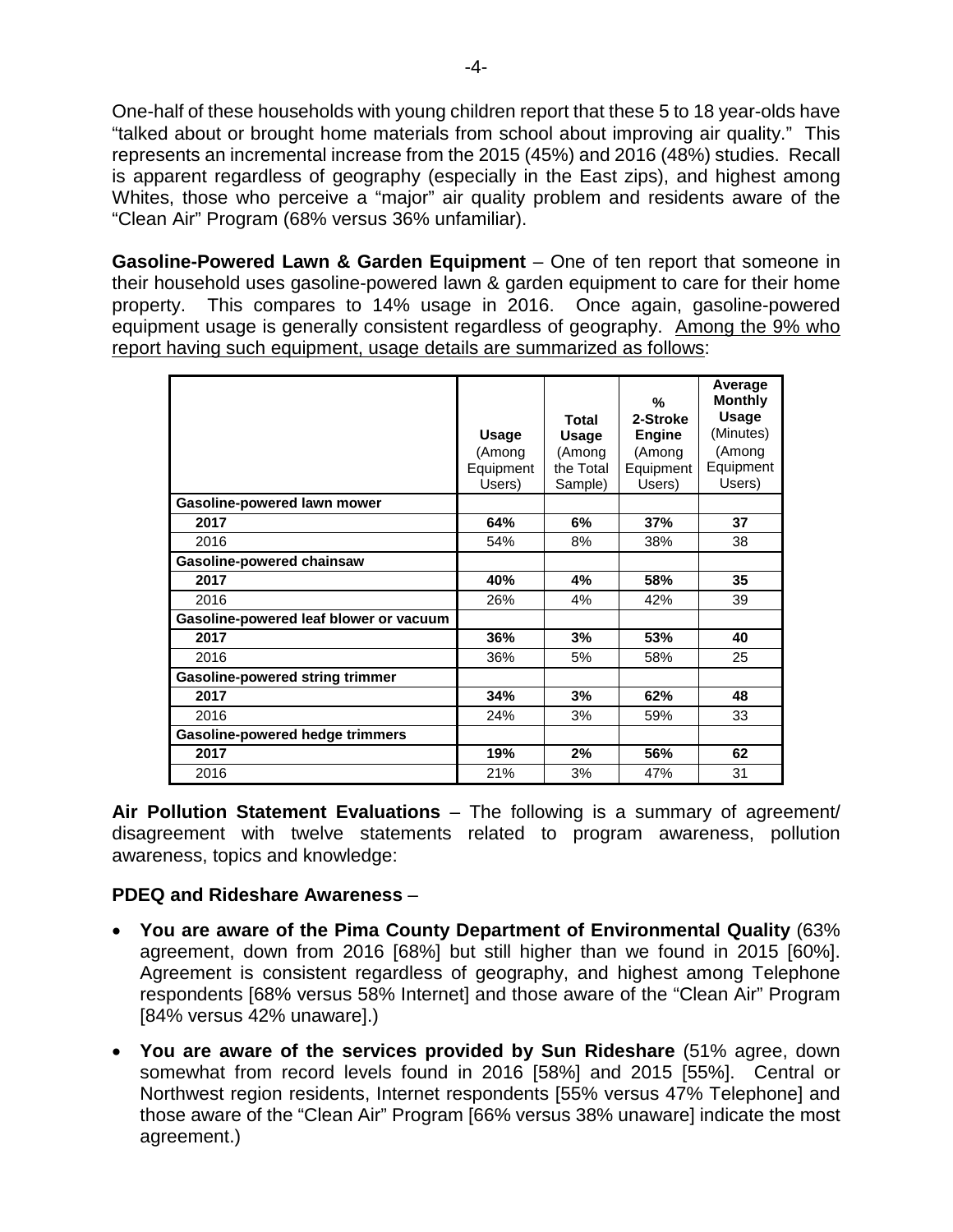# **PDEQ Program and Campaign Awareness** –

- **You have seen or heard information about the importance of keeping your tires properly inflated** (86% agree, up from 83% last year. Recall is generally consistent regardless of geography [somewhat lower only in the Northwest]. Most apt to agree are Telephone respondents [92% versus 79% Internet] and those familiar with the "Clean Air" Program [93% versus 80% unfamiliar].)
- **You are aware of the "Clean Water Starts With Me" campaign** (55% agree, down just slightly from last year's record mention [57%]. Awareness remains significantly higher among those familiar with the "Clean Air" Program [76% versus 34% unfamiliar], as well as among Central or South residents.)
- **You have seen or heard the phrase "Healthy Air Is in Our Hands"** (34% agree. This is off slightly from last year [36%], but still higher than 2015 [26%]. Again, there is recall regardless of geography [highest in the South zips] – with increased agreement among Internet panelists [45% versus 23% Telephone] and those aware of the "Clean Air" Program [58% versus 13% unaware].)

# **Air Pollution Evaluations** –

- **You are aware that air pollution causes health problems** (Identical to last year, fully 96% agree.)
- **You have seen or heard information that vehicle engine idling causes air pollution** (New to the 2017 survey, nine of ten agree – with few differences based on geography or interview method.)
- **You understand what an air pollution advisory means** (86% agree, down just slightly from the all-time mention recorded in 2013 and 2016 [89% each].)
- **You have seen or heard information regarding clean air or air pollution** (84% agree, the highest percentage recorded to-date [when 68%-80% agreed with the statement "you have seen or heard commercials on TV or radio regarding clean air or air pollution"]. Recall is similar regardless of geography or interview method. It is highest among those aware of the "Clean Air" Program [91% versus 77% unaware].)
- **You are aware that the majority of our air pollution comes from motor vehicle use** (81% agree, very consistent with the four most recent surveys [81%-83%]. Agreement is highest among Central residents and those familiar with the "Clean Air" Program [90% versus 75% unfamiliar].)
- **You are aware of air pollution advisories in Pima County** (Two-thirds report awareness. This represents a decline from 2016 [72%], but remains higher than what we found in 2015 [64%]. There are few differences in awareness with respect to geography. It is highest among Telephone respondents [71% versus 61% Internet] and those aware of the "Clean Air" Program [90%] than not [44%].)
- *Because you want to reduce air pollution,* **you are generally driving less** (As we have found in the prior two years, 58% agree. Agreement is somewhat lower only in Northwest zips [51% versus 56%-62% elsewhere] and is higher among those aware of the "Clean Air" Program [66% versus 50% unaware].)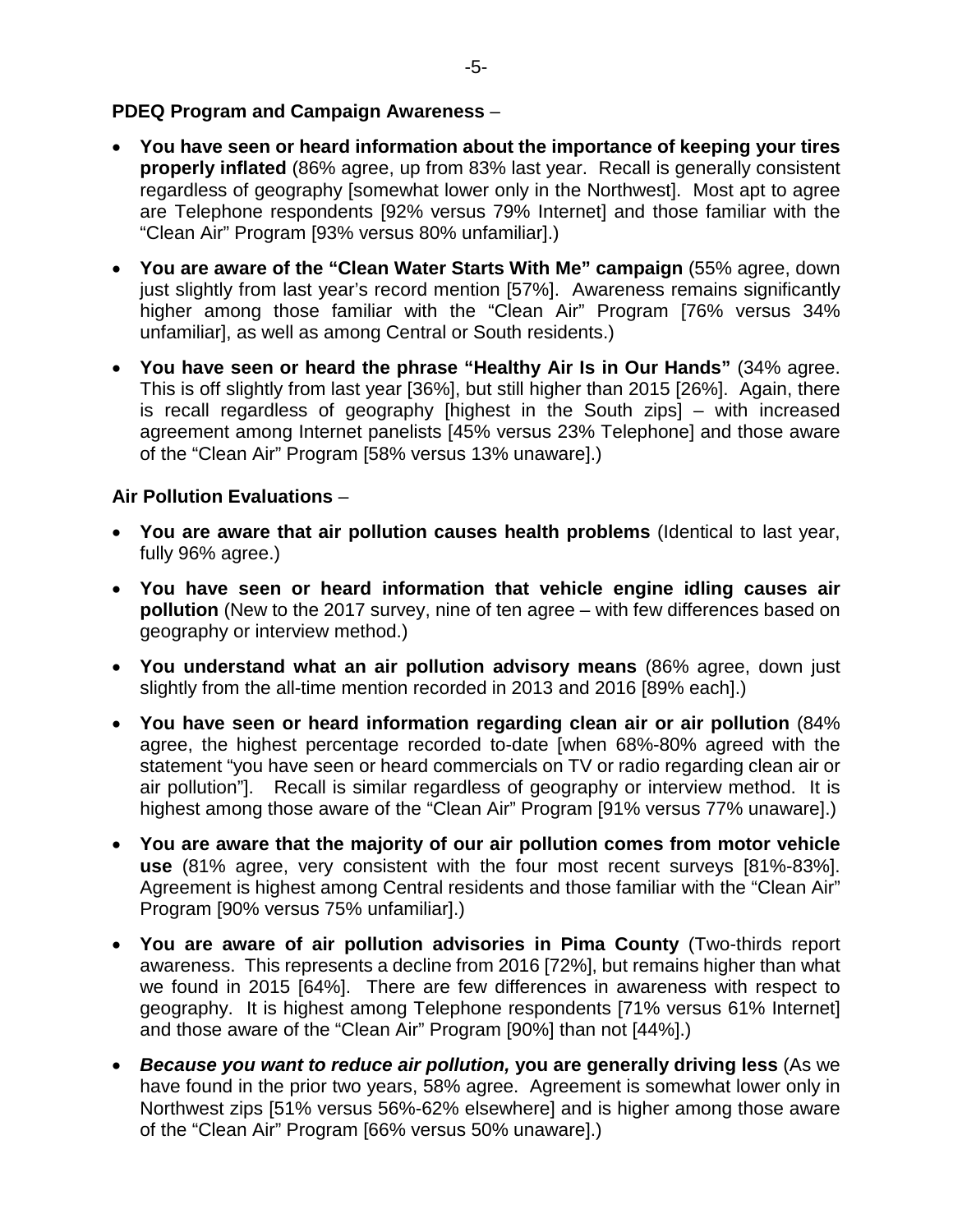**Travel Behavior for Shopping** – A majority (54%) indicate they generally **drive alone** for shopping. This in down from 60% last year, but short of the record low of 50% recorded in 2015. Instead, a few more **carpool with 1 to 4 other adults** (30%, up from 27% in 2016). Others take the **bus** (6%, up from 5%), **walk** (5%, up from 4%), **bicycle** (2%, up from 1%), **vanpool with 5 or more other adults** (unchanged at 1%) or **motorcycle** (1%, up from 0%-1% in past years). Internet respondents are more likely to use single driver alternatives and less apt to drive alone (48% versus 61% of Telephone).

**Travel Behavior for Leisure Purposes** – As we found last year, for leisure purposes ("such as dining out, meeting with friends, going to the movies, going to the gym, etc."), more **drive alone** (44%) rather than **carpool with 1 to 4 other adults** (41%). In 2016, the drive alone-to-carpool split was 45% and 44%, respectively. Once again, Internet respondents are more apt to carpool (43% versus 39% drive alone), while the Telephone sample is more likely to drive alone (48%) than carpool (39%). In lesser numbers, others say they generally take the **bus** (6%, up from 3% last year), **walk** (unchanged at 3%), **motorcycle** (2%, up from 0%-1%), **bicycle** (1%, down from 2%) or **vanpool with 5 or more other adults** (1% versus 0%-1% in past years) for leisure purposes.

**Perceived Seriousness of Air Quality Problem in Tucson Area** – Overall, 21% perceive that Tucson has a "major" air quality problem. This represents an incremental increase from the 2015 (14%) and 2016 (18%) surveys. At the same time, progressively fewer consider air quality to be a "minor" problem (19%, down from 21% in 2016 and 24% in 2015). Most of the rest (basically unchanged at 54%) think it is a "moderate" issue, while the balance (6%) are not sure.

The perception of a "major" air quality problem is generally consistent regardless of geography. Internet panelists are twice as likely as Telephone respondents (28% versus 14%, respectively) to perceive a "major" air quality problem. Those aware of the "Clean Air" Program (28% versus 17% unfamiliar) and residents who perceive there to be a progressively more "serious" stormwater pollution problem are also more apt to say that Tucson has a "major" air quality problem. The perception of a "minor" air quality problem is greater in the East zips (24% versus 17%-20% elsewhere), and elevated among Telephone respondents (25% versus 13% Internet).

**Work Commuting Behavior** – With respondents allowed to select more than one category of response, 35% indicate that they are employed full-time (30 hours or more each week), up from the last three surveys (29%-31%). Identical to last year, another 12% work part-time (less than 30 hours a week). Also in line with last year, 8% report being currently unemployed, more often Central region residents. Down from 2016 (36%), but consistent with 2015 (26%), 27% in the current survey say they are retired. Overall, the share of homemakers (12%) and students (8%) remain unchanged.

Down from last year (65%), but higher than 2014-2015 (56% each), 61% of full-time employees in the 2017 survey say they work a "standard" schedule (8 hour days five days a week). Another 12% work a 10 hour day, 4 days a week (identical to last year), while 9% indicate working either a 12 hour day, 3 or 4 days a week (4%, up slightly from 3%) or working 80 hours over 9 days, with the  $10<sup>th</sup>$  day off (5%, up slightly from 3% in 2016). Overall, 17% continue to indicate some "other" workweek options or say their workweek varies.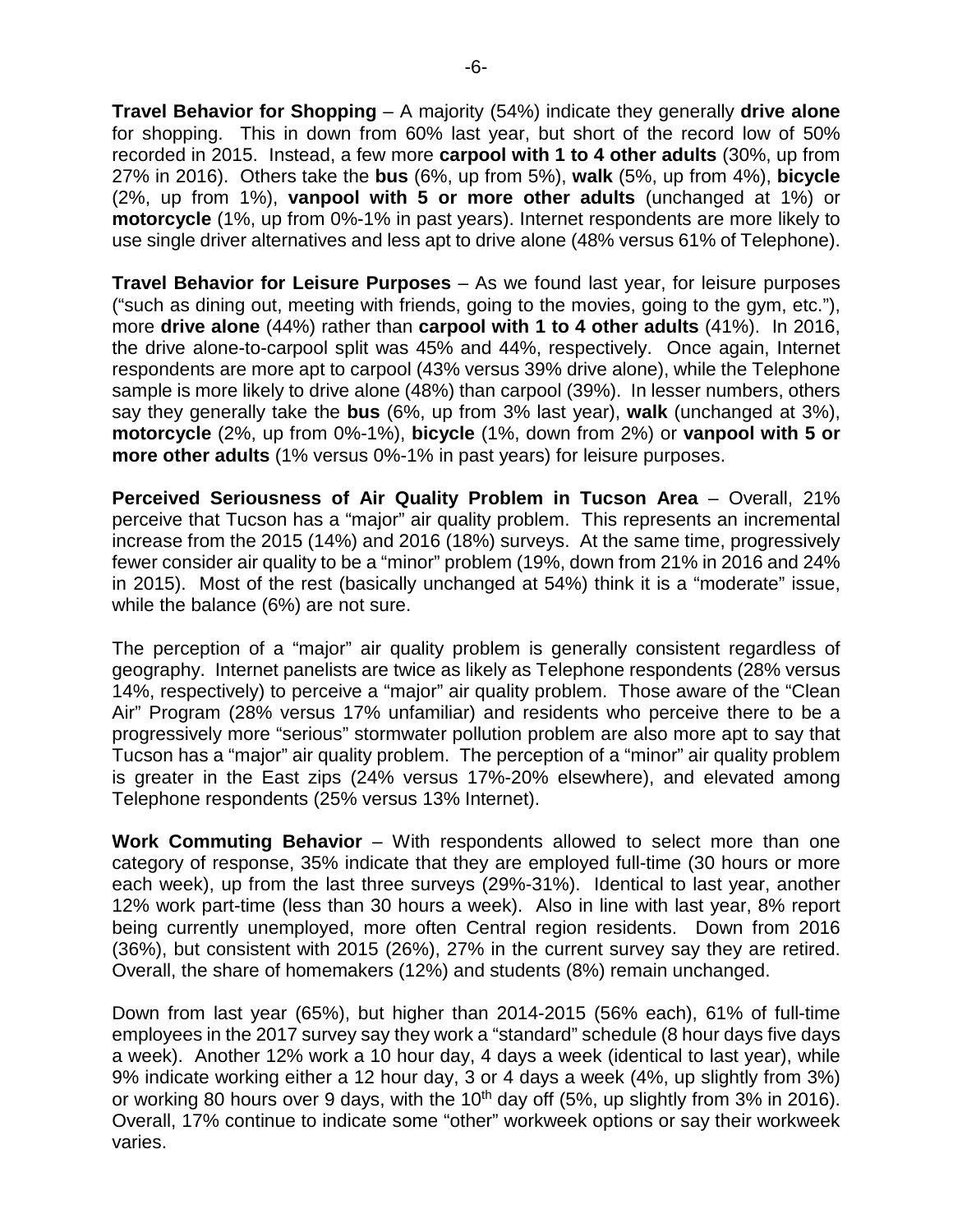Up from 2015-2016 (70%), but still lower than 2014 (83%), 76% utilize **single passenger commuting to work or school** – more often Telephone respondents (80% versus 74% of Internet respondents). The average frequency of use is 4.3 days, down slightly from last year (4.4). Northwest (84%) and East (82%) area residents are most likely to drive alone at least one day a week, while South area residents are *least* apt to drive alone 5+ days a week (30% versus 37%-50% in other regions).

Why is it that single occupant vehicle commuters drive alone to and from work or school? Up from previous surveys, 43% say that **"convenience"** is the reason they drive alone. This is true regardless of area of residence. Virtually unchanged from the past two years, **"irregular work hours"** is the second most common reason for driving alone (31%, up slightly from 30%). Irregular work hours has elevated mention among Central area residents and Internet respondents. Another two of ten indicate that they drive alone because of **"no one to carpool with"** (19%, down from 25%), more often South or East zip code residents. Nearly as many in the current survey say that they **"like to drive alone"** (17%, up from 13% in 2016). Down from last year (19%), 15% say they **"need their car for business,"** while a similar share (14%, down from 17%) cite **"personal errands."** About one of ten say that they **"work overtime"** (10%, up from 6%) or have **"no bus service in the area"** (8%, up slightly from 7%). Fewer now cite a **"child drop off"** (4%, down from 12%) as a reason for single passenger vehicle travel.

**Use of Alternative Work/School Commute Modes** – The following is a summary of the use of alternative modes for commute travel:

- **Carpool/Vanpool** (Up from the last two years [24%], 28% indicate they carpool or vanpool at least one day per week. Average frequency has dropped somewhat from last year [from 3.5 to 3.1 days]. The incidence of carpooling is greatest in the South zip codes.)
- **Walk to work or school** (Consistent with last year, 24% say they walk to work or school, but with a slight increase in average days [from 2.8 to 3.0 days].)
- **Work at home instead of driving to work** (While telecommuting is not as popular as last year [19%, down from 24%], its usage remains higher than in 2015 [14%]. Meanwhile, frequency of usage is consistent with last year [3.4 days].)
- **Ride the bus to work or school** (Bus ridership has increased to 18%, up from 13% last year, and is the highest total for bus ridership to-date. At the same time, the average days using this method has decreased [from 4.4 last year to 3.6].)
- **Ride a bike to work or school** (Consistent with last year, one of ten indicate riding bikes to work or school [10%], with no change in frequency [2.4 days].)
- **Ride a motorcycle to work or school** (Compared to last year, more are riding a motorcycle to work or school [from 2% to 6%], with a significant increase in frequency as well [from 1.4 to 2.8 days].)
- **Take the streetcar to work or school** (Consistent with last year, 4% take the streetcar, with a slight increase in frequency [from 1.8 to 2.0 days].)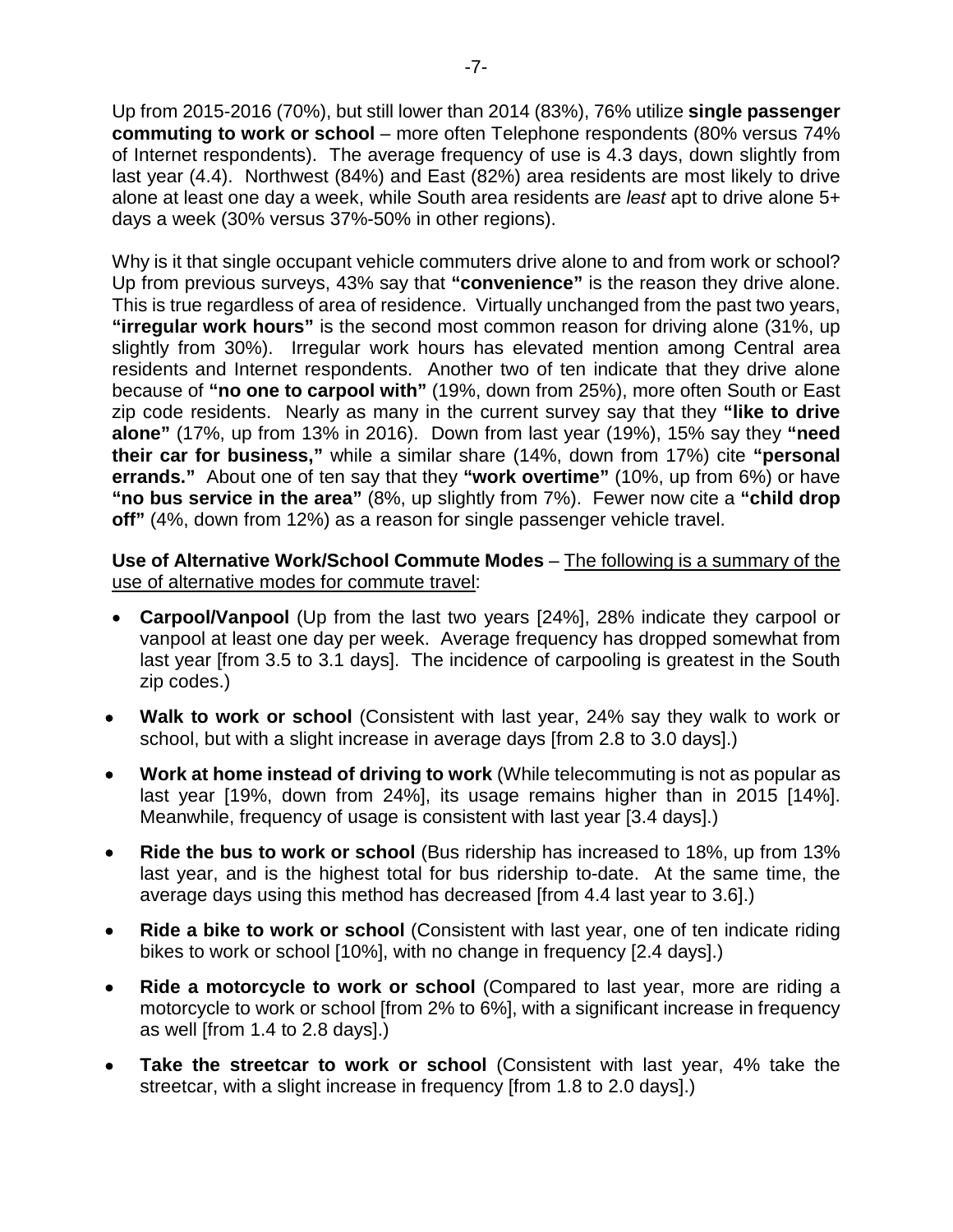**Most Used Mode of Transportation for Work/School Commute** – Consistent with last year, the share who indicate that **single-passenger vehicle commuting** is their *mostused* method of commuting is 62%.

Also in line with 2016 findings, 10% are **carpooling** most often. These are more apt to be Northwest area residents and women. **Bus riding** is also consistent with last year at 9%, with greater primary usage among South area residents and men. While down from last year (11%), 8% say they are **telecommuting** most often. A few more primarily utilize **walking** as their most-used mode (from 4% to 6%), although this is still fewer than we found in 2015 (9%). In lesser numbers, a few indicate that **riding a bike** (2%, down slightly from 3%), **riding a motorcycle** (1%, up from 0%) or **taking the streetcar** (1%, up from 0%) is their primary mode of commuting to work or school.

**Miles Traveled to Work or School** – Commute distances are highly consistent with last year, as 36% indicate they have a commute of 5 miles or less (up slightly from 35% last year). Three of ten report their commute is between 6 and 10 miles (unchanged at 29%). Another 8% say they travel 11 to 14 miles (unchanged from 2016), and one of four indicate they travel 15 miles or more (26%, down slightly from 27%). As we've seen in the last two years, Telephone respondents tend to have longer commute distances than Internet respondents. Geographically, Northwest (35%) and East (30%) area residents are more apt to have a commute of 15+ miles, while the vast majority of Central (71%) or South (78%) residents travel 10 miles or less.

**Telecommuting** – Identical to last year, 26% who work outside the home say that they telecommute ("working from home as an alternative to going in to your office or place of business during regular business hours"). Telecommuters are more apt to be South (32%) or East (39%) area residents. Down from last year (70%), but still higher than in 2015 (39%), one-half of telecommuters say they do so more than once a week (51%). Another 24% telecommute about once a week (up from 15% last year), and 10% report telecommuting 2-3 times a month (similar to last year). Overall, 14% say they telecommute only once a month (up from 2%-3% in the last two years).

**"Compressed Workweek" Programs** – Among those working outside the home, three of ten indicate they have the option of a "compressed workweek" program. This is down slightly from last year (32%), but an increase from 2015 (27%). South or East region residents are more apt to say they have a compressed workweek program available to them.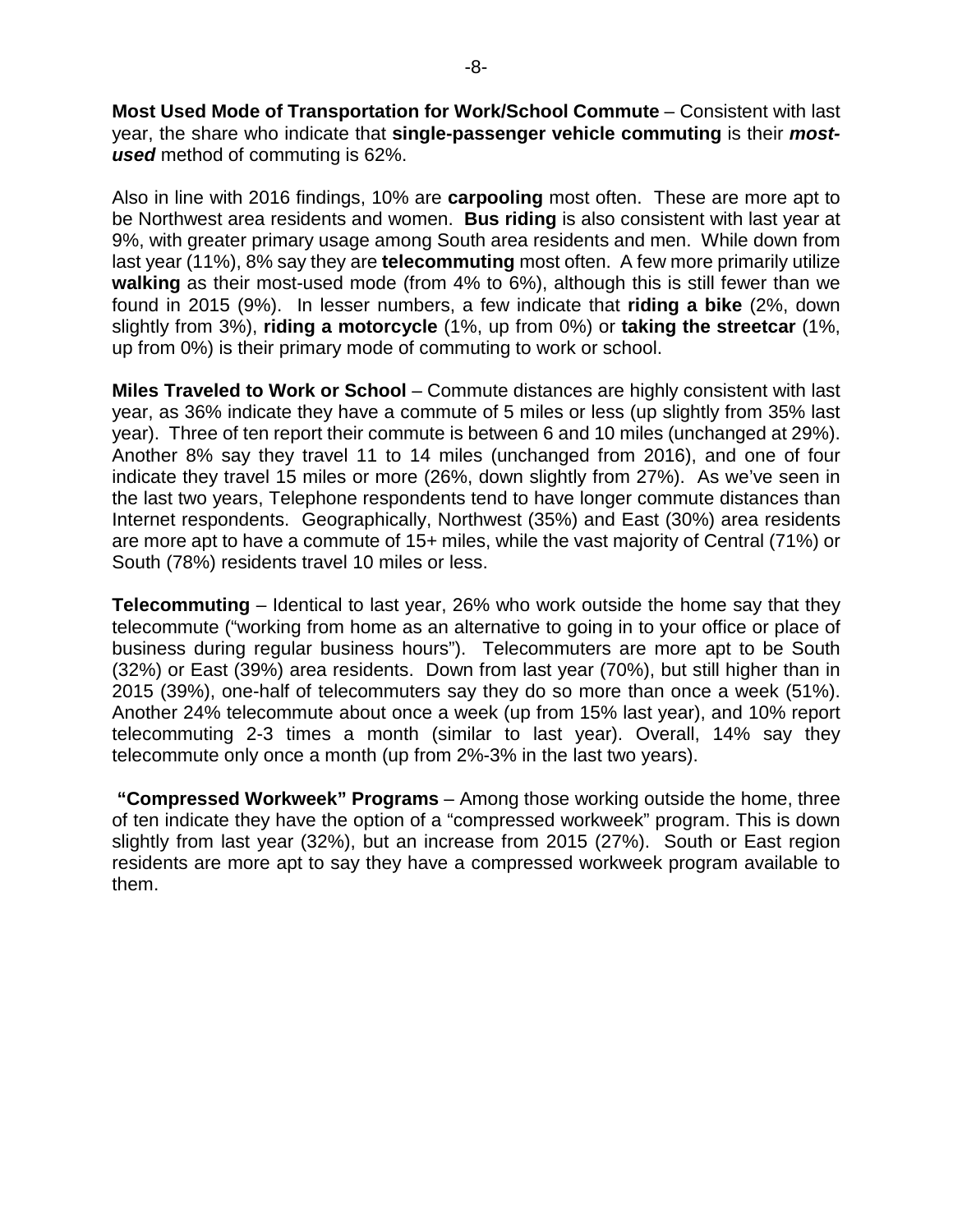**Daily Commuter Miles Saved Through Alternate Modes** – Based on the combination of results related to modes of commuter travel and distances traveled with employment estimates (Source: Arizona Office of Employment & Population Statistics), we estimate that the reduction of single-occupant vehicles commuting through the use of alternative methods of travel saves **3,569,409 vehicle miles per day** – or **35% of total miles driven/not driven.** As summarized in the tracking display below, the percentage of miles saved has decreased slightly from 2016 (38%), but is similar to 2015 findings (34%).

Overall, fewer miles are being traveled (from 11,187,316 in 2016 to 10,276,836) – in part because of a decrease in the share of non-home-based employees (from 85% to 79%, which results in fewer employed persons who have commute miles to calculate).

|                       |        | (B)      | (C)      | (D)        | (E)       | (E)          |
|-----------------------|--------|----------|----------|------------|-----------|--------------|
|                       | (A)    | # Dailv  | Average  | Total      |           | <b>Miles</b> |
|                       | % Take | Commuter | Commuter | Miles      | Miles     | <b>Not</b>   |
| Mode                  | Mode   | Trips    | Miles    | Traveled   | Driven    | Driven       |
| <b>II</b> Drive alone | 76%    | 407,998  | 14.5     | 5,915,971  | 5,915,971 | -0-          |
| Motorcycle            | 6%     | 20,997   | 12.1     | 254.064    | 254,064   | -0-          |
| Carpool               | 28%    | 109,927  | 12.8     | 1,407,066  | 521,136   | 885,930      |
| <b>Bus</b>            | 18%    | 81.278   | 7.0      | 568,946    | 16,256    | 552,690      |
| <b>Bicycle</b>        | 10%    | 30,479   | 9.0      | 274,311    | -0-       | 274.311      |
| <b>Walk</b>           | 24%    | 89.708   | 6.3      | 565.160    | -0-       | 565,160      |
| <b>Streetcar</b>      | 4%     | 10,035   | 9.5      | 95,333     | -0-       | 95,333       |
| Il Telecommute        | 19%    | 80.074   | 11.8     | 944.873    | -0-       | 944,873      |
| Compressed workweek   | 13%    | 16,306   | 15.4     | 251,112    | -0-       | 251,112      |
| <b>TOTALS:</b>        |        | 846,802  |          | 10,276,836 | 6,707,427 | 3,569,409    |

# **2017 Estimated Number of Work/School Miles Saved Through Alternative Modes**

(A) From Table 26.<br>(B) Based on numb Based on number of work/school commuters in survey, percentage using mode and number of days/week mode used.

(C) From Table 26c.

(D)  $(D) = (B) \times (C)$ .

(E) Carpool: based on workers average carpool/vanpool of 2.7 (from Table 26b). Bus: based on average of 35 riders/bus. Walk/bicycle/streetcar/telecommute/compressed workweek: no polluting vehicles used.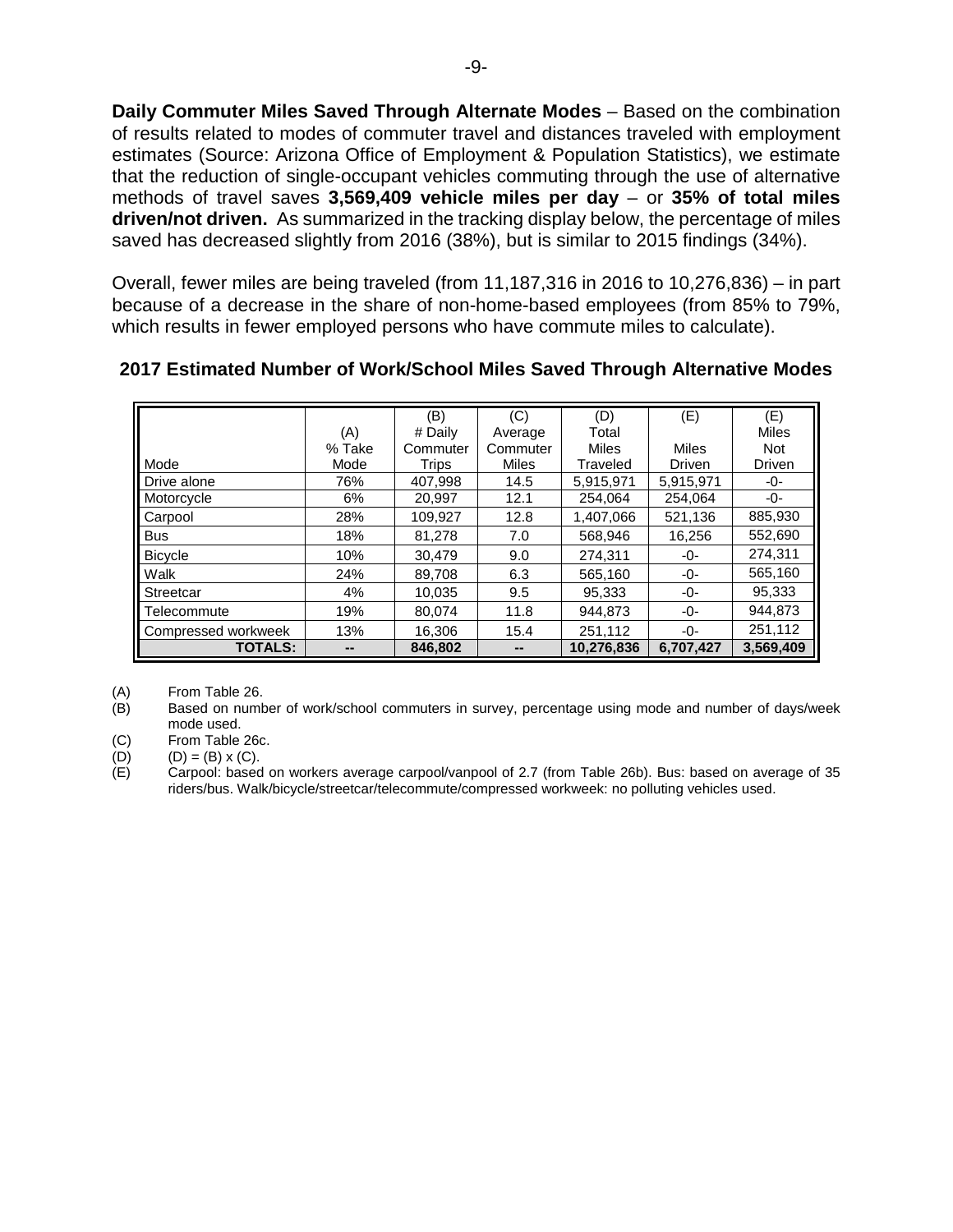**Daily Shopping/Leisure Miles Saved Through Alternate Modes** – Combining trip frequency/length estimates provided by Pima Association of Governments with the "most used" methods of transportation (Tables 18/18a in our report), we can further estimate daily vehicle miles saved through the use of alternative modes for shopping and leisure purposes. As summarized in the display below, we estimate that the reduction of singleoccupant vehicles commuting through the use of alternative methods of travel for **shopping** saves 631,735 vehicle miles per day, or 32% of total miles driven/not driven (up from 28% in 2016, due primarily to decreased levels of single passenger vehicle travel and an uptick in carpooling).The number of **leisure** travel miles saved daily is 3,202,182 – 37% of total miles driven/not driven (up slightly from 36%). These compare to a savings of 3,569,409 vehicle miles per day in **travel to work or school** (or 35% of total miles driven/not driven).

|                 | (A)        | (B)      | (C)          | (D)          | (E)           | (E)           |
|-----------------|------------|----------|--------------|--------------|---------------|---------------|
|                 | % Take     | # Daily  | Average      | Total        |               | <b>Miles</b>  |
|                 | Mode       | Shopping | Shopping     | <b>Miles</b> | <b>Miles</b>  | <b>Not</b>    |
| Mode            | Most Often | Trips    | <b>Miles</b> | Traveled     | <b>Driven</b> | <b>Driven</b> |
| Drive alone     | 54.2%      | 398,487  | 5.00         | 1,079,900    | 1,079,900     |               |
| Motorcycle      | 0.8%       | 398,487  | 5.00         | 15,939       | 15,939        |               |
| Carpool/Vanpool | 30.6%      | 398,487  | 5.00         | 609,685      | 225,809       | 383,876       |
| <b>Bus</b>      | 5.6%       | 398,487  | 5.00         | 111,576      | 3,188         | 108,388       |
| Walk            | 4.6%       | 398,487  | 5.00         | 91,652       | 0             | 91,652        |
| <b>Bicycle</b>  | 2.2%       | 398,487  | 5.00         | 43,834       | $\Omega$      | 43,834        |
| Streetcar       | 0.2%       | 398,487  | 5.00         | 3,985        | $\Omega$      | 3,985         |
| <b>TOTALS:</b>  |            |          |              | 1,956,571    | 1,324,836     | 631,735       |

### **2017 Estimated Number of Shopping Miles Saved Through Alternative Modes**

(A) From Table 18.

(B) Source: Pima Association of Governments.

(C) Source: Pima Association of Governments.

(D)  $(D) = (A) \times (B) \times (C)$ .

(E) Carpool: based on workers average carpool/vanpool of 2.7 (from Table 26b). Bus: based on average of 35 riders/bus. Walk/bicycle/streetcar: no polluting vehicles used.

# **2017 Estimated Number of Leisure Miles Saved Through Alternative Modes**

|                 | (A)        | (B)       | (C)          | $\left( \mathsf{D}\right)$ | (E)       | (E)           |
|-----------------|------------|-----------|--------------|----------------------------|-----------|---------------|
|                 | % Take     | # Daily   | Average      | Total                      |           | <b>Miles</b>  |
|                 | Mode       | Leisure   | Leisure      | <b>Miles</b>               | Miles     | <b>Not</b>    |
| Mode            | Most Often | Trips     | <b>Miles</b> | Traveled                   | Driven    | <b>Driven</b> |
| Drive alone     | 43.7%      | 1,518,736 | 5.78         | 3,836,115                  | 3,836,115 | $\theta$      |
| Motorcycle      | 1.8%       | 1,518,736 | 5.78         | 158,009                    | 158,009   |               |
| Carpool/Vanpool | 41.7%      | 1,518,736 | 5.78         | 3,660,549                  | 1,355,759 | 2,304,790     |
| <b>Bus</b>      | 6.2%       | 1,518,736 | 5.78         | 544,254                    | 15,550    | 528,704       |
| Walk            | 2.8%       | 1,518,736 | 5.78         | 245,792                    | 0         | 245,792       |
| <b>Bicycle</b>  | 1.4%       | 1,518,736 | 5.78         | 122,896                    | 0         | 122,896       |
| <b>TOTALS:</b>  |            |           |              | 8,567,615                  | 5,365,433 | 3,202,182     |

(A) From Table 18a.<br>(B) Source: Pima As

(B) Source: Pima Association of Governments.<br>(C) Source: Pima Association of Governments.

(C) Source: Pima Association of Governments.<br>(D)  $(D) = (A) \times (B) \times (C)$ .

 $(D) = (A) \times (B) \times (C)$ .

(E) Carpool: based on workers average carpool/vanpool of 2.7 (from Table 26b). Bus: based on average of 35 riders/bus. Walk/bicycle/streetcar: no polluting vehicles used.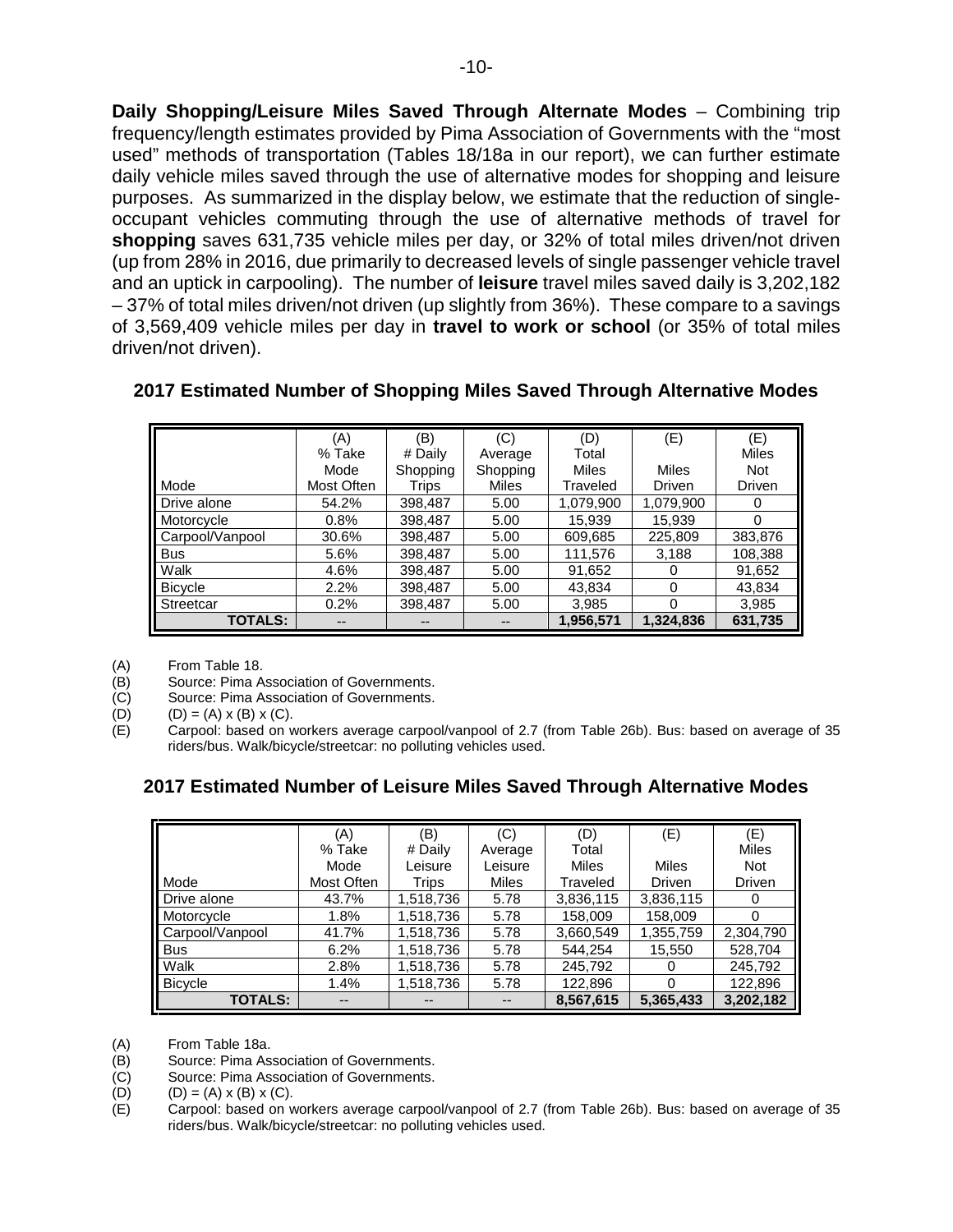# *Final Air Quality Campaign Observations*

Compared to last year, awareness of the Pima County "Clean Air" Program has decreased somewhat (from 50% to 44%). However, as we found last year, the vast majority are familiar with at least one "Clean Air" event (86%, up from 83%). In line with past years, there continues to be a significant difference in key attitudes and behaviors related to air quality among those aware of the "Clean Air" Program and those unaware (44% and 47%, respectively). This relationship continues to be readily apparent, as summarized in the comparative displays below.

|                                      |                   |            | "Clean Air" Program |
|--------------------------------------|-------------------|------------|---------------------|
| Some key differences:                | <b>Difference</b> | Aware      | Unaware             |
|                                      |                   | (44%)      | (47%)               |
| <b>Air Quality Event Awareness</b>   |                   |            |                     |
| Car-Free Day                         |                   |            |                     |
| 2017                                 | $+231%$           | 53%        | 16%                 |
| 2016                                 | +182%             | 48%        | 17%                 |
| <b>Walk and Roll to School Day</b>   |                   |            |                     |
| 2017                                 | +156%             | 46%        | 18%                 |
| 2016                                 | +150%             | 45%        | 18%                 |
| <b>Bike to Work Day</b>              |                   |            |                     |
| 2017                                 | +109%             | 73%        | 35%                 |
| 2016                                 | $+67%$            | 75%        | 45%                 |
| <b>Bike Fest</b>                     |                   |            |                     |
| 2017                                 | $+82%$            | 62%        | 34%                 |
| 2016                                 | +86%              | 67%        | 36%                 |
| Cyclovia                             |                   |            |                     |
| 2017                                 | $+76%$            | 30%        | 17%                 |
| 2016                                 | $+61%$            | 29%        | 18%                 |
| Earth Day Festival & Parade          |                   |            |                     |
| 2017                                 | $+40%$            | <b>74%</b> | 53%                 |
| 2016                                 | $+64%$            | 69%        | 42%                 |
| Participation in a "Clean Air" event |                   |            |                     |
| 2017                                 | +238%             | 27%        | 8%                  |
| 2016                                 | +220%             | 16%        | 5%                  |

 **On average, there is a 133% higher awareness and/or participation in "Clean Air" events or programs among those familiar with the "Clean Air" Program – up from 2016 findings (119%).**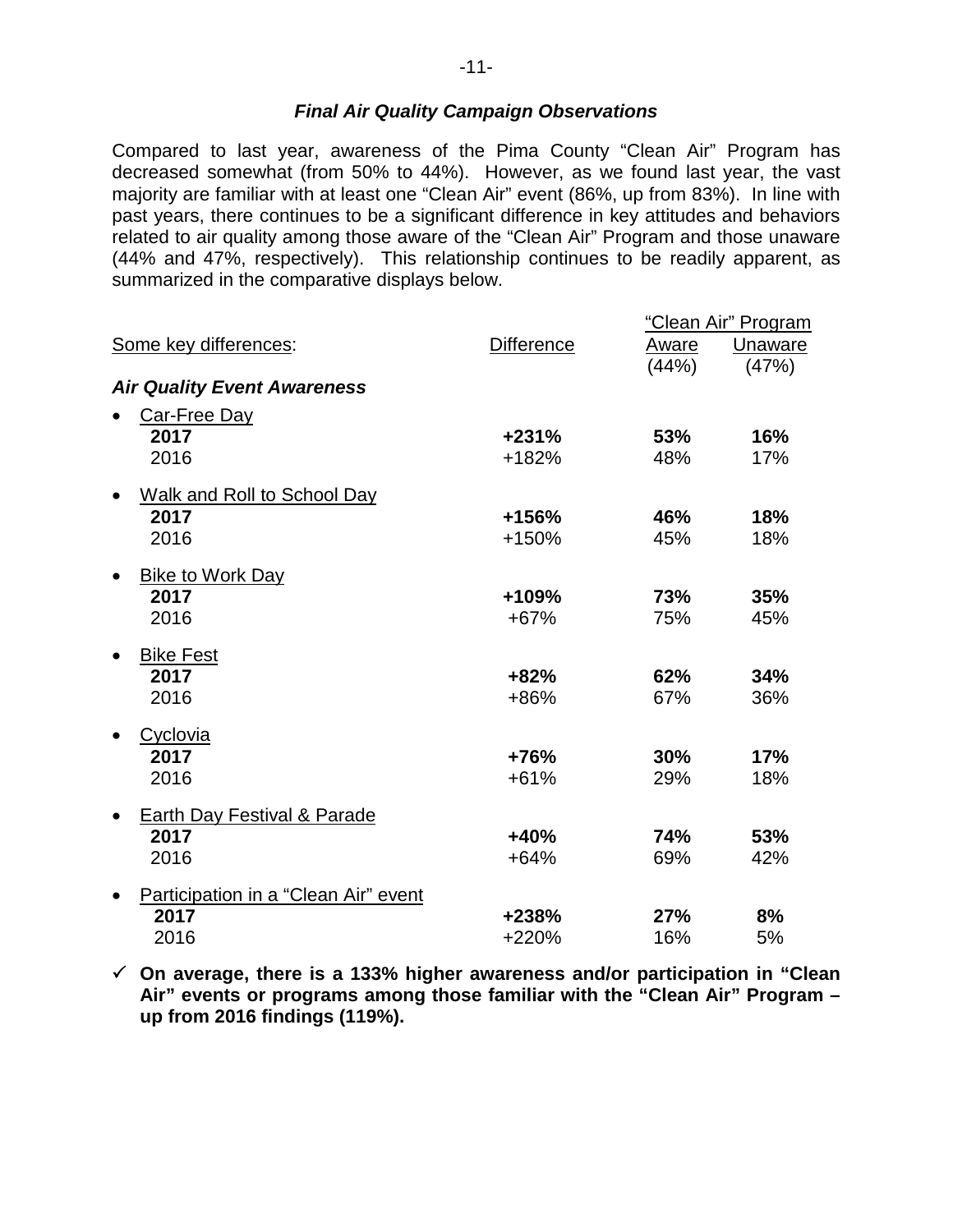|                                              |            |            | "Clean Air" Program |
|----------------------------------------------|------------|------------|---------------------|
| Some key differences:                        | Difference | Aware      | Unaware             |
|                                              |            | (44% )     | (47%)               |
| <b>PDEQ and Sun Rideshare Awareness</b>      |            |            |                     |
| Aware of PDEQ<br>$\bullet$                   |            |            |                     |
| 2017                                         | $+100%$    | 84%        | 42%                 |
| 2016                                         | +65%       | 86%        | 52%                 |
| Aware of Sun Rideshare services<br>$\bullet$ |            |            |                     |
| 2017                                         | $+74%$     | <b>66%</b> | 38%                 |
| 2016                                         | $+80%$     | 72%        | 40%                 |

 **On average, there is an 87% greater awareness of PDEQ and Sun Rideshare services among those aware of the "Clean Air" Program (up from 73% in 2016).**

# *PDEQ Activity Understanding*

|           | Aware of Pima County air pollution<br>advisories                     |        |     |            |
|-----------|----------------------------------------------------------------------|--------|-----|------------|
|           | 2017                                                                 | +105%  | 90% | 44%        |
|           | 2016                                                                 | $+49%$ | 88% | 59%        |
| $\bullet$ | Aware that majority of air pollution<br>comes from motor vehicle use |        |     |            |
|           | 2017                                                                 | $+20%$ | 90% | 75%        |
|           | 2016                                                                 | $+6%$  | 99% | 93%        |
|           | Understand air pollution advisory meaning                            |        |     |            |
|           | 2017                                                                 | $+18%$ | 94% | 80%        |
|           | 2016                                                                 | $+14%$ | 95% | 83%        |
|           | Seen or heard information                                            |        |     |            |
|           | <u>regarding clean air or air pollution</u>                          |        |     |            |
|           | 2017                                                                 | $+18%$ | 91% | <b>77%</b> |
|           | 2016                                                                 | $+29%$ | 88% | 68%        |
|           | Seen or heard information about the                                  |        |     |            |
|           | importance of keeping tires properly inflated                        |        |     |            |
|           | 2017                                                                 | $+16%$ | 93% | 80%        |
|           | 2016                                                                 | $+20%$ | 91% | 76%        |
|           | Seen or heard information that vehicle                               |        |     |            |
|           | engine idling causes air pollution                                   |        |     |            |
|           | 2017                                                                 | $+11%$ | 94% | 85%        |

 **On average, there is a 31% higher understanding of PDEQ activities among those aware of the "Clean Air" Program (up from 24% in 2016).**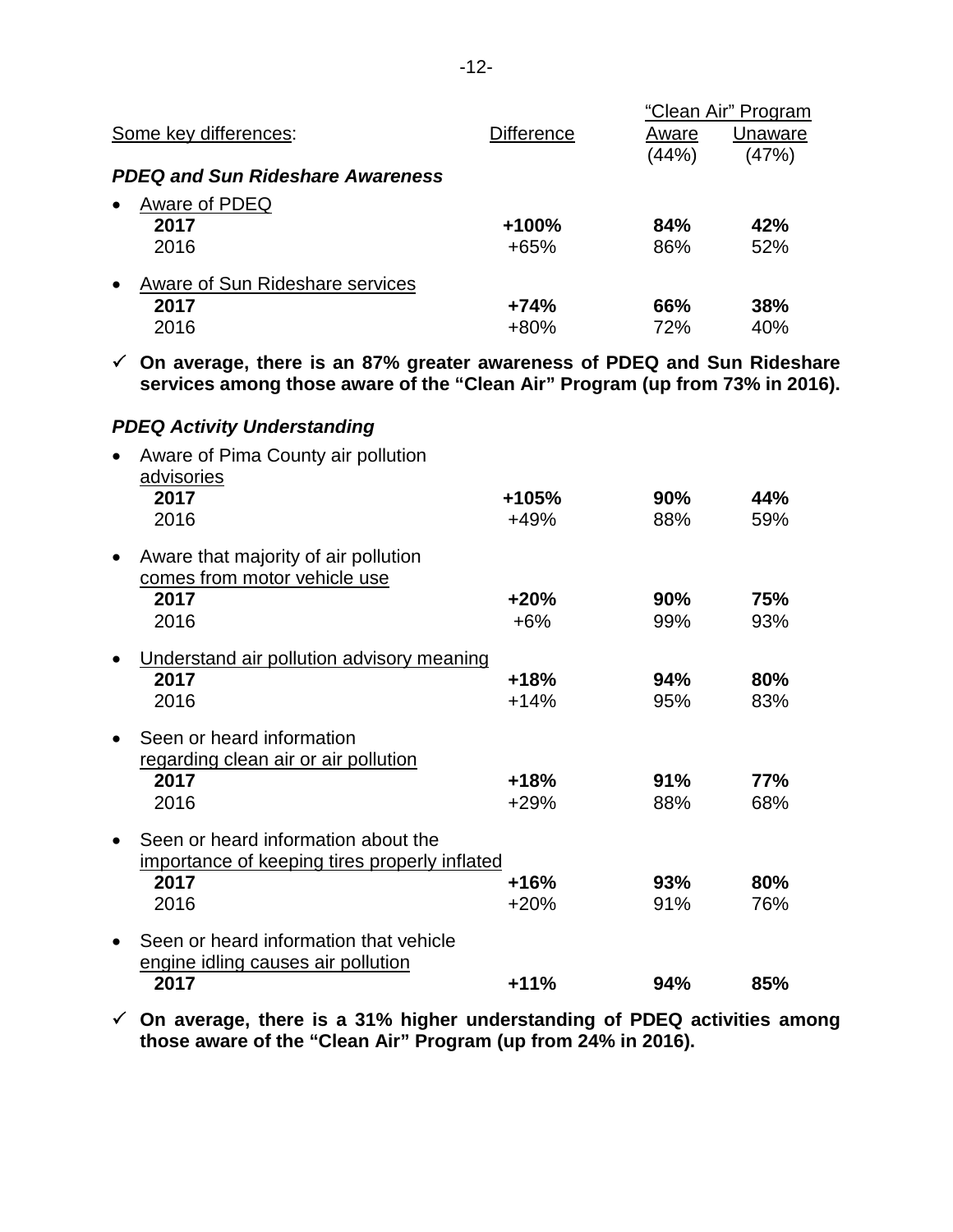|                                            |            |       | "Clean Air" Program |
|--------------------------------------------|------------|-------|---------------------|
| Some key differences:                      | Difference | Aware | Unaware             |
|                                            |            | (44%) | (47%)               |
| <b>Steps Taken to Reduce Air Pollution</b> |            |       |                     |
| Adjusted emission control equipment        |            |       |                     |
| 2017                                       | +150%      | 20%   | 8%                  |
| 2016                                       | $-8%$      | 12%   | 13%                 |
| <b>Planted trees</b>                       |            |       |                     |
| 2017                                       | +100%      | 32%   | 16%                 |
| 2016                                       | $+22%$     | 22%   | 18%                 |
| Bought a more fuel-efficient car           |            |       |                     |
| 2017                                       | $+73%$     | 26%   | 15%                 |
| 2016                                       | $+25%$     | 15%   | 12%                 |
| Choose one day/week to not drive           |            |       |                     |
| 2017                                       | $+46%$     | 19%   | 13%                 |
| 2016                                       | $+114%$    | 15%   | 7%                  |
| Carpool more/Less solo driving             |            |       |                     |
| 2017                                       | $+44%$     | 46%   | 32%                 |
| 2016                                       | $+63%$     | 39%   | 24%                 |
| Keep car tuned                             |            |       |                     |
| 2017                                       | $+14%$     | 40%   | 35%                 |
| 2016                                       | $+14%$     | 41%   | 36%                 |

 **There is a 71% greater likelihood of taking specific steps to reduce air pollution among those aware of the "Clean Air" Program (up from 38% in 2016).**

**Air Quality Perceptions –** The vast majority of those aware (79%) and unaware (72%) of the "Clean Air" Program think that Tucson has at least a "moderate" air quality problem. However, those aware are much more likely to think the problem is a "major" one (28% versus 17% unaware, 65% higher).

**As we have concluded in prior years, these survey findings and tracking results suggest that the "Clean Air" Program increases awareness, belief and actions related to improving air quality.** Consequently, targeting those *unaware* of the program continues to be a key recommendation of this study. Those unaware of the "Clean Air" Program tend to be Northwest or East area residents, 16 to 25 year-olds and newer Pima residents (for less than five years). As a result, promotional, communication and awareness-building efforts should be targeted towards these groups. This year's study showed a lower awareness of the "Clean Air" Program, suggesting less marketing exposure. Since the positive response to the messaging in terms of awareness, belief and most importantly action is greater this year than in the past, we highly recommend an increase in promotional, marketing, branding and advertising efforts – to the extent possible – in order to expand awareness of the "Clean Air" Program.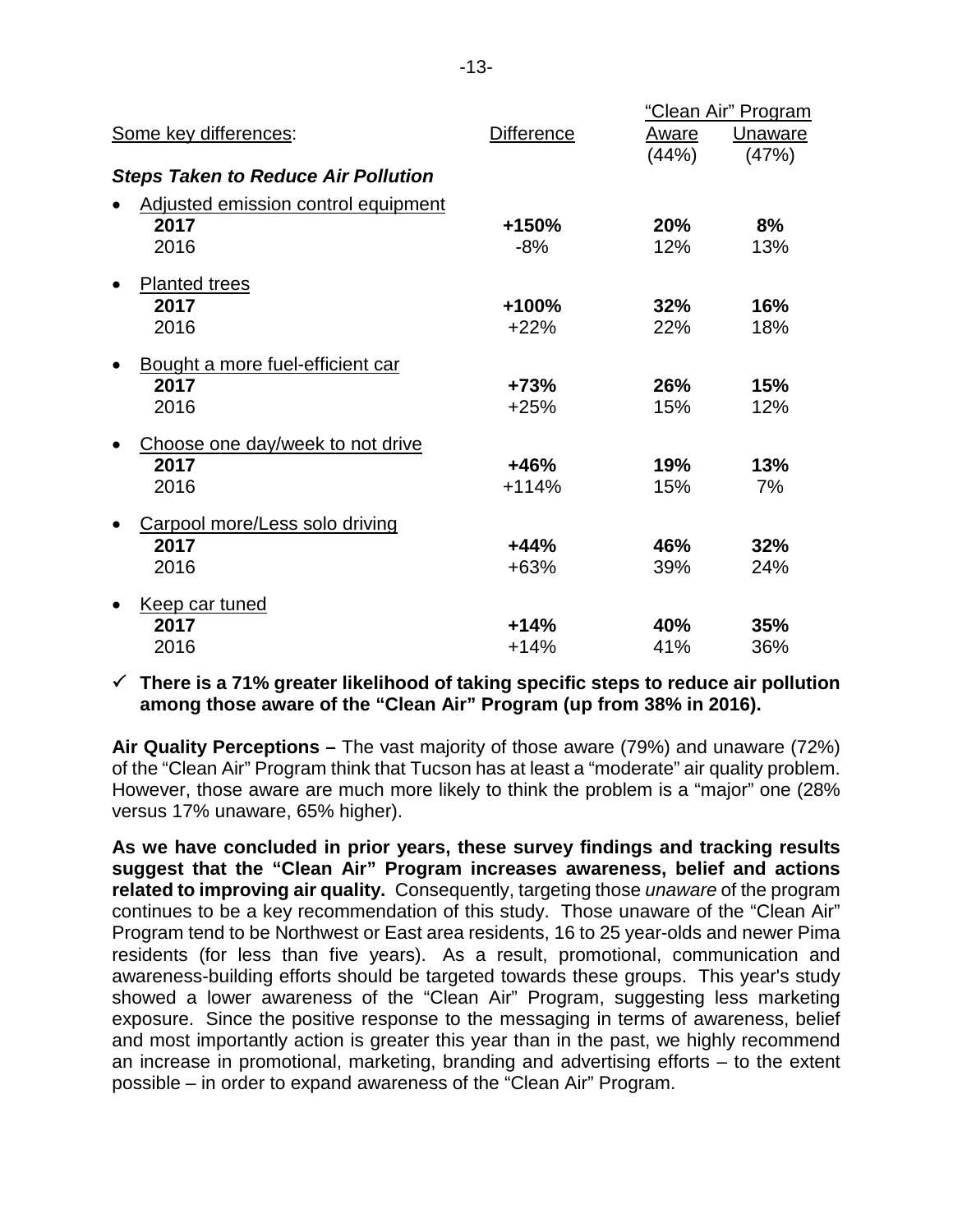**Tire Inflation Education Campaign** – In line with last year, more than eight of ten "have seen or heard information about the importance of keeping your tires properly inflated" (86%, up from 83%). What's more, 31% indicate that they are keeping their tires properly inflated to help reduce air pollution in the Tucson (essentially the same as we found in 2016).

*What is the direct impact of this action taken to keep tires properly inflated?* There are an estimated 647,885 working vehicles (automobiles, vans and trucks of one-ton capacity or less for household use) in Pima County (source: 2015 American Community Survey). According to PDEQ, a vehicle will save 144 gallons of gasoline per year with properly inflated tires.

If 31% are keeping their tires properly inflated, this yields an annual reduction of 28,921,586 gallons of gasoline not purchased (along with the pollutants this gasoline would release).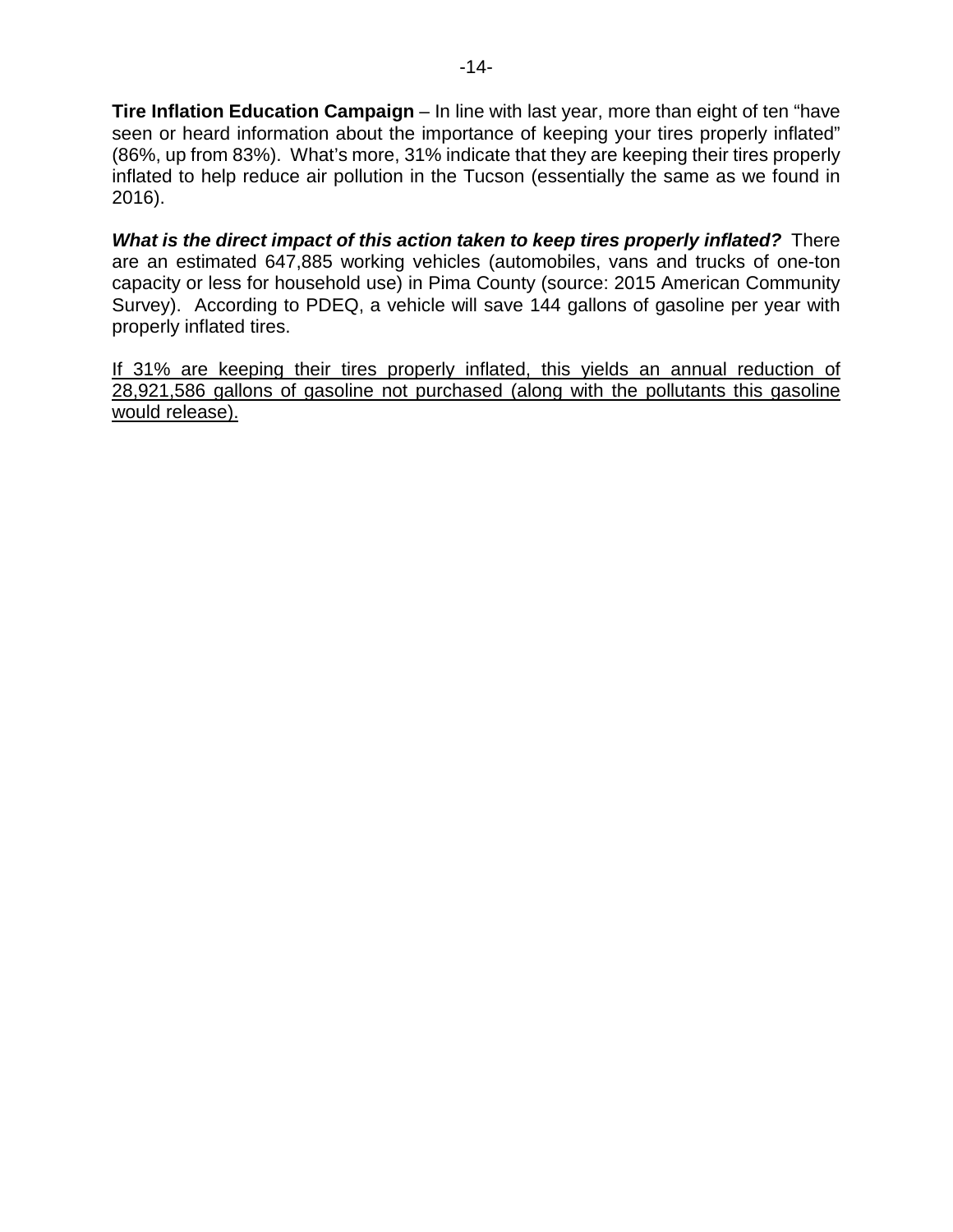# *Stormwater Perceptions and Practices*

**Perception of Where Stormwater That Flows Into Tucson Storm Drains Ends Up** – After being informed that "streets in the Tucson area are equipped with storm drains," 45% indicate that (to the best of their knowledge) the water that flows into these drains ends up in a **river or wash** (highly consistent with the last two years). These tend to be East or Central zone residents.

Allowing for multiple answers, others think that stormwater that flows into storm drains ends up in:

- **Groundwater** (18%, down slightly from 2016 [20%], but still higher than 2015 [15%] results.)
- **Sewage plants** (17%, up from 11%-12% in past surveys.)
- **Water plants** (13%, up from 7% in 2015 and 2016.)
- **Canals** (12%, up from 7% the last two years. More often South residents.)

Most of the rest (unchanged since last year at 29%) **do not know** where stormwater ends up. These tend to be Central or South zip residents.

**Green Infrastructures Implemented/Installed** – Implementation of Green Infrastructures (at home or business) is unchanged to slightly higher than we found in 2017, including:

- **Landscaping with native plants** (53% highly consistent with the last two years [52% each]. These are more likely to be East area residents.)
- **Landscape depressions that collect stormwater** (28%, up from 24% last year. Implementation is higher among South area residents.)
- **Connecting runoff from a roof or paved surface to a basin or to water plants** (25%, up from 22% in 2016. There are few differences based on geography.)
- **Water harvesting with rain barrels or cisterns** (21%, consistent with 2016 [19%] and 2015 [20%]. South zip code residents are more likely to utilize rain barrels or cisterns.)
- **Porous pavements or bricks** (21%, up from 15% last year but consistent with 2015 [20%]. Implementation continues to be greatest among Northwest residents.)
- **A trench that is filled with gravel to collect stormwater** (19%, up from 16% in 2016. Implementation is higher among South or Northwest residents.)
- **Natural areas protected from clearing and grading** (18%, up from 15% last year. East area residents are more likely to have set aside natural areas.)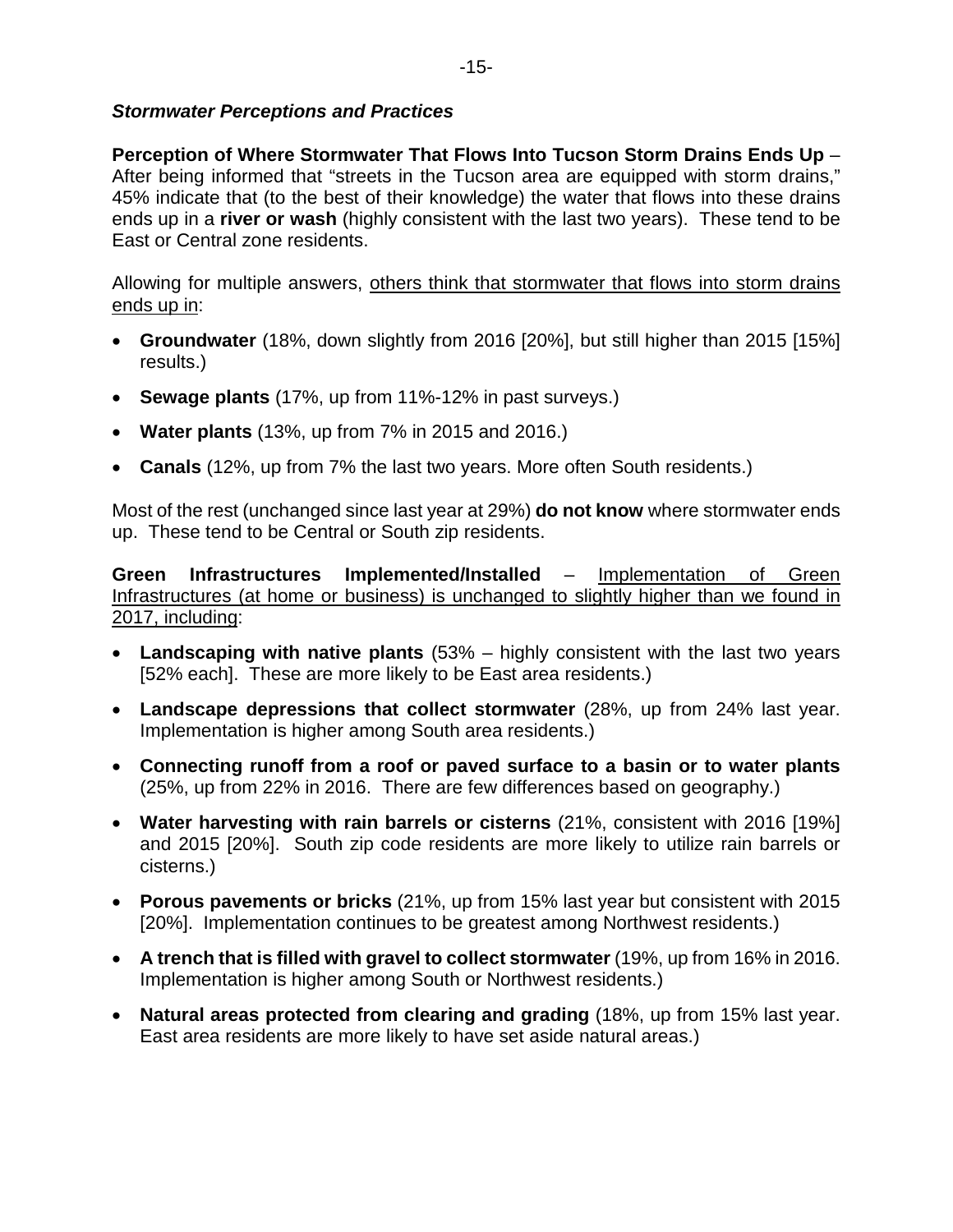**Perceived Seriousness of Stormwater Pollution Problem in Tucson Area** – In line with previous surveys, the vast majority of survey respondents (86%) indicate that there is a "moderate" (45%) or "serious" (41%) problem in the Tucson area regarding "polluting materials entering storm drains" – with the percentage who perceive a "serious" problem remaining virtually unchanged from last year (41% versus 40% in 2016). Consistent with 2016, this results in a 5.8 average score (on the "1-to-9" scale). Internet panelists, 26 to 35 year-olds and more formally educated respondents are most likely to perceive a "serious" stormwater pollution problem. Geographically, only Northwest residents are *less* apt to say the problem is "serious" (36% versus 41%-44% elsewhere).

**Rating of Various Contributors to Stormwater Pollution Problem in the Tucson Area** – Using the same "1-to-9" scale, the top five contributors by perceived degree of causation to the stormwater pollution problem in the Tucson area include:

- **Chemicals and materials from construction sites** (46% "serious" contributor to stormwater pollution, up from 40% last year – 6.0 average score [up from 5.9].)
- **Chemicals and materials from industrial facilities** (45% "serious" contributor to stormwater pollution, up slightly from 43% last year – 5.9 average score [unchanged from 2016].)
- **Household products such as cleaning fluids, detergents, paints, degreasers and bleaches** (45% "serious" contributor to stormwater pollution, up from 37% last year – 5.9 average score [up from 5.6 in 2016].)
- **Automotive fluids such as oil, gasoline and brake fluid** (44% "serious" contributor to stormwater pollution, up slightly from 42% last year – 5.9 average score [unchanged from 2016].)
- **Pesticides, fertilizers and debris from lawns and gardens** (43% "serious" contributor to stormwater pollution, up from 36% last year – 5.8 average score [up from 5.6 in 2016].)

Three of four continue to say that **household trash and bulky items like mattresses, sofas and tires** contribute (to some degree) to stormwater pollution (77% versus 76% in 2016); still, slightly more now say it is a "serious" problem (40%, up from 37% in 2016), resulting in a 5.5 average score (unchanged from last year).

Consistent with last year, two-thirds say **animal waste from household pets** is at least a "moderate" contributor to stormwater pollution (66%), although just one of four say it is a "serious" problem. At the same time, one-third perceive it to be a non-factor – resulting in a 4.7 average score (unchanged from 2016).

New this year, 63% indicate that **copper from brake pads made with copper** is at least a "moderate" contributor to the stormwater pollution problem in the Tucson area, while 37% say it is a non-issue – resulting in a 4.5 average score.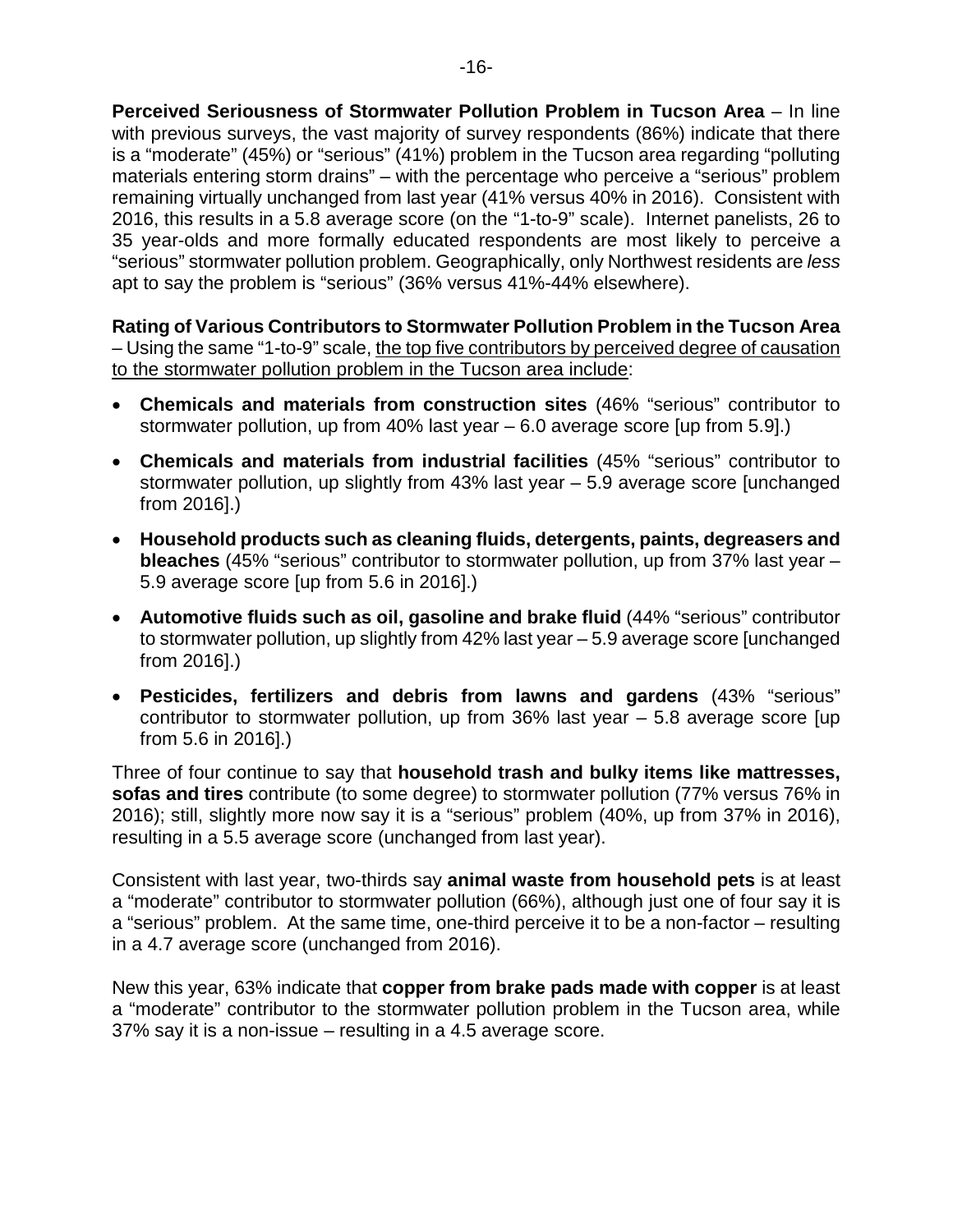**Methods Used to Dispose of Various Types of Household Hazardous Waste** – Consistent with last year, the most-often used methods to dispose of household wastes (such as "household chemicals, automotive fluids and lawn & garden chemicals") include:

- **Hazardous waste collection site** (52%, up from the past two years [42%-47%]. Usage is lowest in the Central zips [47%], and highest in the South region [60%].)
- **Auto parts store** (42%, up from 38% in 2015 and 2016 higher in the East zips [52% versus 39%-42% elsewhere].)
- **Put in the garbage** (37%, up significantly from 29% in 2016. There are few differences based on area of residence.)
- **Service station** (26%, up from 19% last year. Geographically, only Central residents are *less* likely to dispose of household waste at a service station [17% versus 28%- 31% elsewhere].)
- **Landfill** (18%, unchanged from last year. Usage is lowest in the Central zips [13% versus 20%-22% elsewhere].)

Up from 12% last year, 18% in the current study (regardless of area of residence) indicate that they dispose of household hazardous wastes by **pouring in the sink or down the drain**.

Among the rest, 8% are unsure how they dispose of such wastes (up from 6% last year) – while 11% (down from 16%) report not using these types of household products at all (or finishing them all up when they do).

**Government Entity to Call If Witness Someone Dumping Trash or Chemicals in a Storm Drain** – As we found last year, three of ten are **unsure** about who they would contact if they saw someone dumping trash or chemicals into a storm drain and wanted to report it. Central or East zip residents and new or part-year Pima County residents are also more likely to be unsure whom to call.

Among those who specify a particular government entity, results are generally consistent with recent surveys, including:

- **911/Police Department** (29% [down from 31% last year], more often Northwest or East residents.)
- **Water Department** (14% [up from 13%], especially South region residents.)
- **Health Department** (13% [up from 11%], with fewer differences based on area of residence.)
- **Sanitation Department** (13% [up from 11%], typically South or East zip residents.)

There continue to be a number of (growing) generic references to "government" – including **city government** (12%, up from 8%), **county government** (11%, up from 10%) or a **government agency** (9%, up from 3%).

Consistent with prior surveys, just 5% indicate that they would *not* report illegal waste disposal or dumping.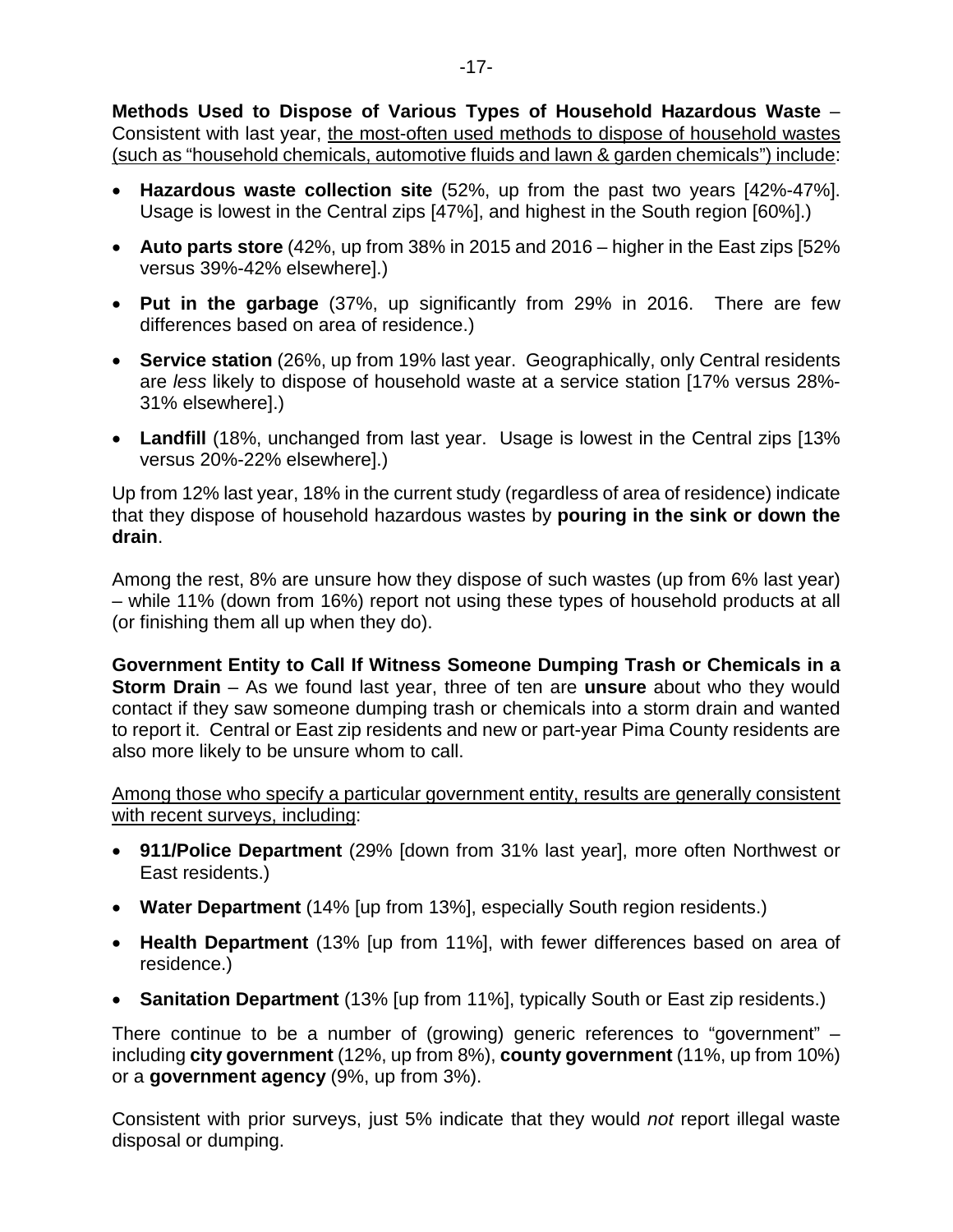**Likelihood of Taking Part in Various Activities to Help Keep Stormwater Clean** – Consistent with past studies, six of ten or more (particularly those who perceive a progressively more severe stormwater pollution problem) report that they would be "very likely" (with no more than 9% "not at all likely") to take part in the following activities to help keep Tucson stormwater clean:

- **If you have a dog, using a doggie bag to clean up after them** (80% "very likely" to take part, unchanged since last year. Participation is somewhat lower only in the South zips [68% versus 83%-88% elsewhere].)
- **Safely dispose of chemicals** (75% "very likely" to take part, up from 71% last year. Once again, participation is generally consistent regardless of geography [including fully 92% of East zip residents].)
- **Replacing a toxic compound with a non-toxic compound** (62% "very likely" to take part, up incrementally from 58% in 2016 and 56% in 2015. These are more likely to be East residents.)
- **Report a spill** (60% "very likely" to take part, down from 63% last year. These tend to be East residents.)

Unchanged from last year, 49% (regardless of geography) indicate that they would be "very likely" to **gather stormwater to use for watering plants**.

One-third say that they would be "very likely" to **implement green infrastructure**. This is down from 43%-54% in past surveys who would be highly likely "to implement Low Impact Development practices." Potential participation is lower only in the Central zips (29% versus 33%-39% elsewhere).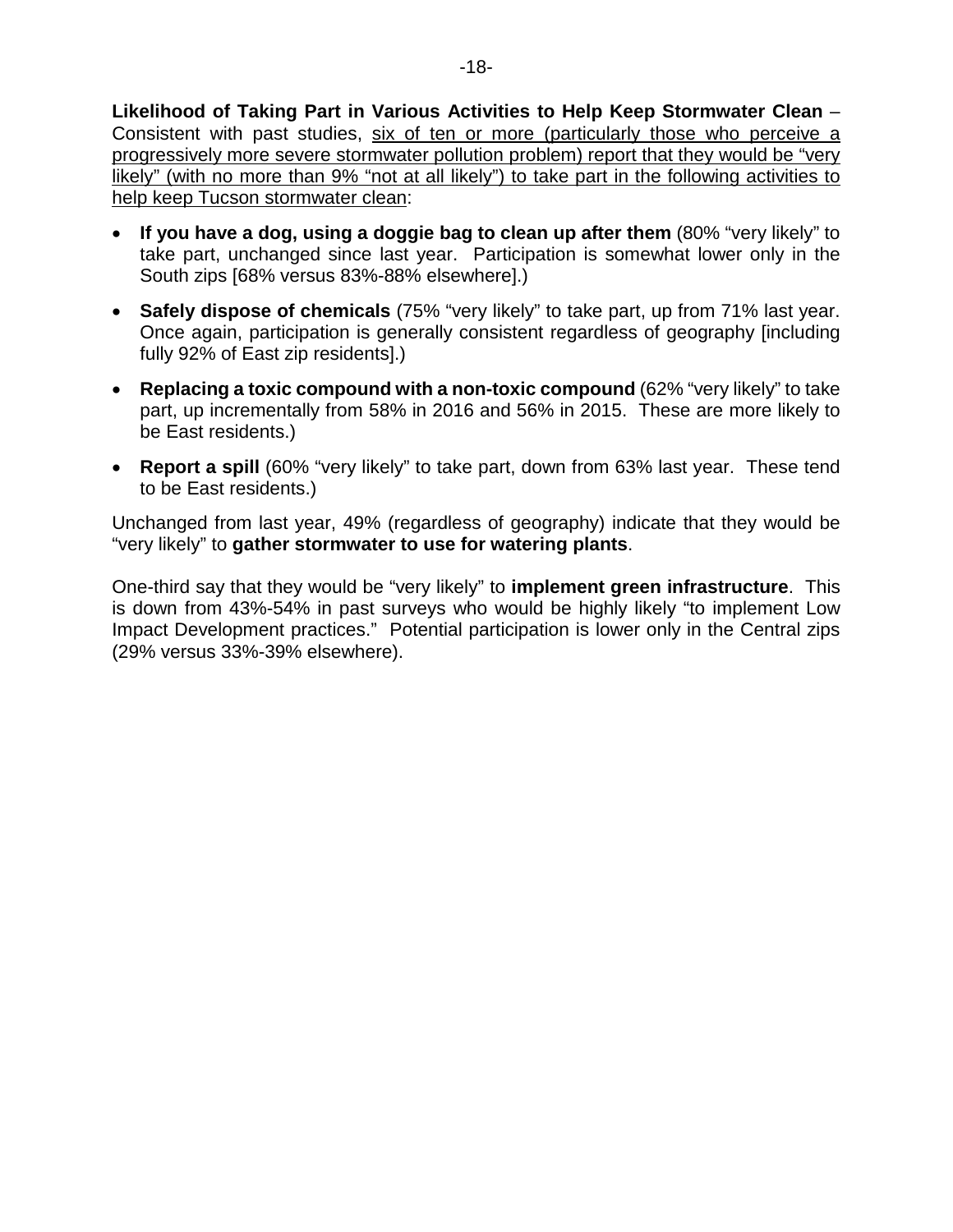## *Final Clean Water Program Campaign Observations*

A majority of Pima County residents surveyed indicate an awareness of the "Clean Water Starts With Me" campaign (55%, down just slightly from the record 57% mention in 2016). As we have found in past surveys, there are significant differences between those familiar with the "Clean Water Starts With Me" campaign (55%) and those who are not (45%) with respect to key perceptions and actions related to stormwater pollution.

Once again, residents aware of the "Clean Water Starts With Me" campaign are far more apt to perceive that Tucson has a "serious" stormwater pollution problem (46% versus 34% of those unaware).

With respect to perceptions of where stormwater that flows into Tucson storm drains end up, there are few differences in the ordinal ranking of responses. Again, the largest share (regardless of campaign awareness) think that stormwater flows in a river or wash (45% overall). However, as we have found in the past, significantly more unaware of the "Clean Water Starts With Me" campaign indicate they are unsure where stormwater ends up (36% versus 22% of those aware).

As summarized below, there continue to be additional differences related to the perceived factors that contribute to the stormwater pollution problem and the likelihood of taking specific actions to help keep stormwater clean. "Clean Water

|                                                                                 |                   | UIGAII VVALGI<br>Starts With Me" |                  |  |
|---------------------------------------------------------------------------------|-------------------|----------------------------------|------------------|--|
| Some key differences:                                                           | <b>Difference</b> | Aware<br>(55%)                   | Unaware<br>(45%) |  |
| <b>Green Infrastructures</b><br>Implemented/Installed at Home/Business          |                   |                                  |                  |  |
| Water harvesting using rain barrels/<br>cisterns                                | $+142%$           | 29%                              | 12%              |  |
| Connecting runoff from a roof or paved<br>surface to a basin or to water plants | $+100%$           | 32%                              | 16%              |  |
| Landscaped depressions that<br>collect stormwater                               | $+84%$            | 35%                              | 19%              |  |
| Trench that is filled with gravel<br>to collect stormwater                      | +38%              | <b>22%</b>                       | 16%              |  |
| Porous pavements or bricks                                                      | $+33%$            | 24%                              | 18%              |  |

 **There is a 79% higher usage of Green Infrastructure among those aware of the "Clean Water Starts With Me" campaign.**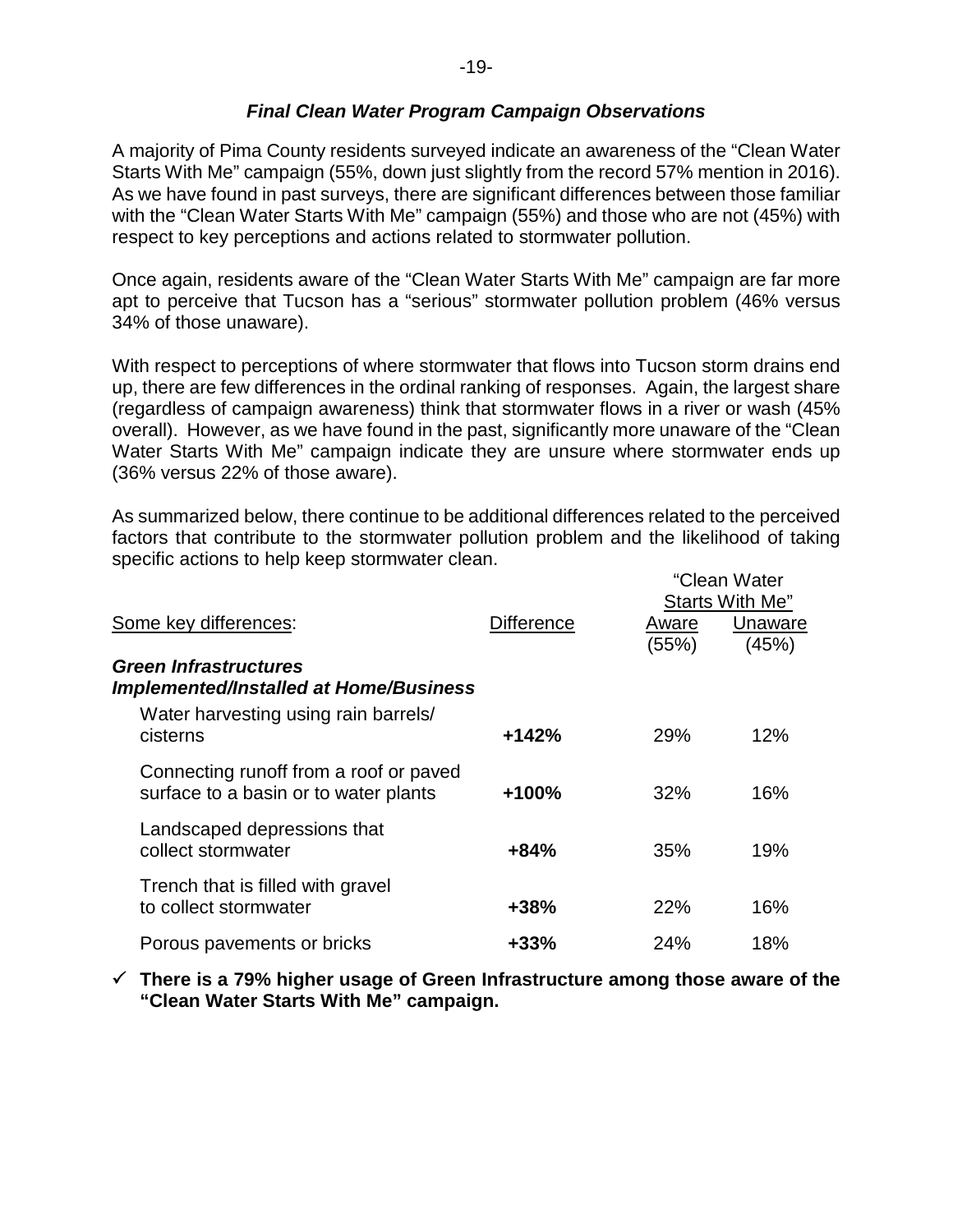|                                                          |                   |       | "Clean Water<br>Starts With Me" |
|----------------------------------------------------------|-------------------|-------|---------------------------------|
| Some key differences:                                    | <b>Difference</b> | Aware | Unaware                         |
| "Serious" Contributors to Stormwater<br><b>Pollution</b> |                   | (55%) | (45%)                           |
| Copper from copper brake pads                            | +53%              | 26%   | 17%                             |
| Household trash and bulky items                          | $+48%$            | 46%   | 31%                             |
| Pesticides/Fertilizers/Lawn & garden<br>debris           | $+43%$            | 50%   | 35%                             |
| Industrial facility chemicals/materials                  | $+32%$            | 50%   | 38%                             |
| Automotive fluids                                        | $+32%$            | 49%   | 37%                             |
| Household products                                       | $+31%$            | 51%   | 39%                             |
| Construction site chemicals/materials                    | $+31%$            | 51%   | 39%                             |
| Animal waste from household pets                         | $+27%$            | 28%   | 22%                             |

 **There is a 37% higher rating/awareness of "serious" contributors to the stormwater pollution problem in the Tucson area among those aware of the "Clean Water Starts With Me" campaign.**

|                                                                       |                   | "Clean Water<br>Starts With Me" |         |
|-----------------------------------------------------------------------|-------------------|---------------------------------|---------|
| Some key differences:                                                 | <b>Difference</b> | Aware                           | Unaware |
| "Very Likely" to Take Actions to Help<br><b>Keep Stormwater Clean</b> |                   | (55%)                           | (45%)   |
| Install Green Infrastructures                                         | +50%              | 39%                             | 26%     |
| Gathering stormwater to use for<br>watering plants                    | $+37%$            | 56%                             | 41%     |
| Report a spill                                                        | $+27%$            | 66%                             | 52%     |
| Replacing a toxic compound with a<br>non-toxic compound               | $+25%$            | 69%                             | 55%     |

 **There is a 35% higher strong likelihood of taking specific actions to help keep stormwater clean among those aware of the "Clean Water Starts With Me" campaign. Importantly, about eight of ten – regardless of campaign awareness – are "very likely" to use a doggie bag to clean up after a pet. Nearly as many (75% – again, regardless of campaign awareness) are "very likely" to safely dispose of chemicals.**